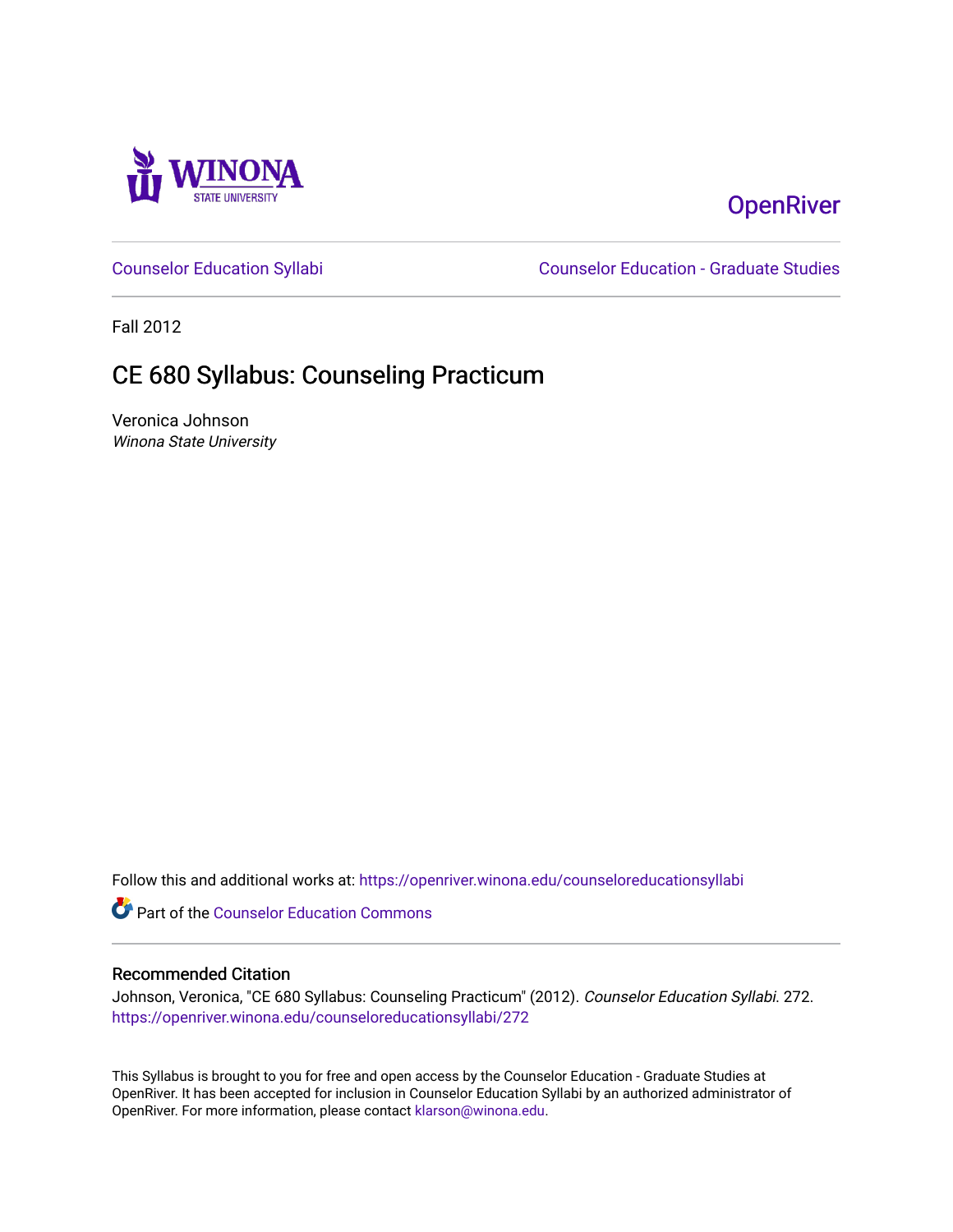### **Winona State University Counselor Education Department CE 680 - Counseling Practicum Fall 2012 Course Syllabus Rochester – Memorial Hall 210 until 10/2/12; East Hall 237 from 10/16/12 Alternating Tuesdays, beginning September 4th, 5-8pm**

**Instructor:** Veronica (Roni) Johnson, Ed.D., LPC, NCC East Hall 208 Winona State University – Rochester  $859$  30<sup>th</sup> Ave. SE Rochester, MN 55904 (507) 285-7329 [vjohnson@winona.edu](mailto:vjohnson@winona.edu)

**Office Hours:** Tuesday 12-5 Wednesday 12-5, and by appointment

### **Required text:**

Cowan, E. W. (2005). *Ariadne's Thread: Case Studies in the Therapeutic Relationship*. Boston, MA: Houghton Mifflin.

#### **Purpose of the course:**

To enhance the counseling skills and conceptualization processes acquired through direct counseling experience, supervision and classroom interaction. The course is designed to prepare counselors for the upcoming internship experience and development as independent professional counselors. The evidence provided through the quality of the course requirements, demonstration of maturity, personal insight and professional presentation as appropriate to the counseling profession, will determine the course grade.

The Counselor Education Program requires students to complete a supervised counseling practicum. Forty of those clock hours must be direct service work with appropriate clients. The remaining 110 hours provide opportunities to gain experience in the activities that a regularly employed staff member in a counseling setting would be expected to perform.

The primary intention of the counseling practicum experience is to provide growing exposure and orientation to a relevant professional setting. The responsibility of supervision is shared between the university and the practicum site supervisor. The expectation of on-site practicum supervisors is to provide ongoing guidance and orientation to graduated relevant site experiences. Requiring these clinical experiences prior to an internship placement serves to increase the depth of the practicum student's upcoming internship experience by linking counseling knowledge to relevant counseling experiences.

#### **Course Objectives:**

This course provides practical experience in school and community counseling for graduate students. Personal development and growth, consultation, ethical practice and assessment are also important components. Upon completion of this practicum the student will: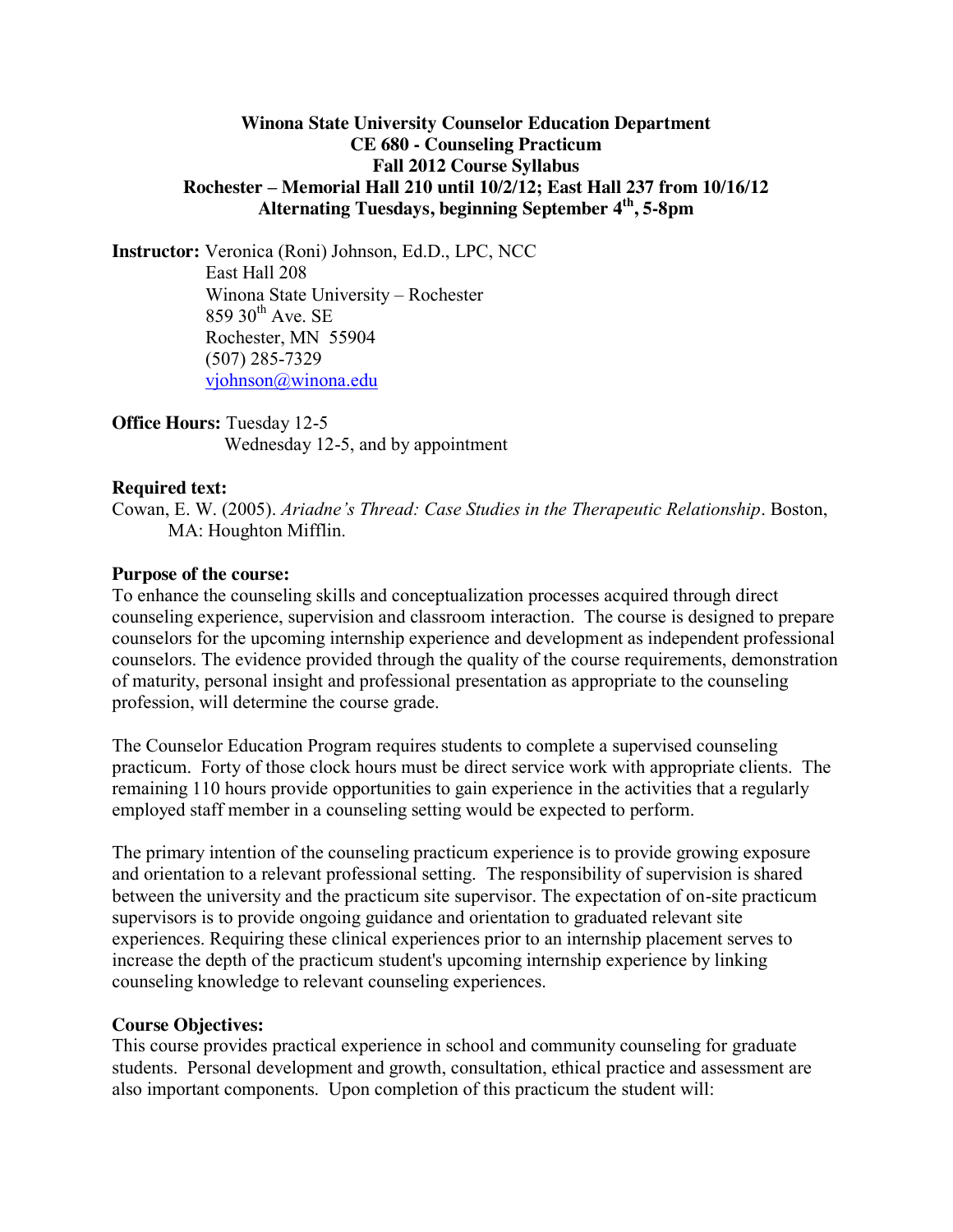- a. Critique one's own skills and development by:
	- 1. Providing two audio/video tapes for class review
	- 2. Identifying strengths and weaknesses of one's own counseling
	- 3. Evaluating effectiveness of one's own counseling techniques
- b. Provide feedback to peers in a professional manner by:
- c. Pointing out strengths and weaknesses of peers' tapes
	- 1. Developing alternative strategies for counseling techniques
	- 2. Evaluating the effectiveness of peers' counseling
	- 3. Using an evaluation resource for giving feedback
- d. Apply counseling skills and interventions from a variety of counseling perspectives by:
	- 1. Identifying specific theories used in counseling sessions
	- 2. Describing rationale for use of intervention in counseling situation
	- 3. Formulating alternative perspectives for counseling
- e. Apply intervention skills with different populations such as special needs and culturally diverse populations by:
	- 1. Seeking out clients with special needs and cultural diversity
	- 2. Identifying unique needs of special needs and culturally diverse populations
	- 3. Describing alternative interventions to respond to unique needs
- f. Demonstrate knowledge of professional ethical codes and their application in a variety of cases by:
	- 1. Discussing ethics exhibited at practicum sites
	- 2. Modeling ethical behavior while at practicum sites
	- 3. Describing appropriate ethical guidelines in counseling situations
- g. Serve as a consultant in various situations by:
	- 1. Attending meetings where consultation by a counselor is appropriate
	- 2. Listening to the concerns of people seeking consultation
	- 3. Responding to the concerns with accurate and outcome based information
- h. Maintain case notes, summaries, and reflective assessments of the counseling process and client's change as required by the practicum site by:
	- 1. Charting immediately after each counseling session
	- 2. Keeping personal notes on clients if a chart is not maintained
	- 3. Making referrals when necessary
- i. Develop an effective personal counseling style
	- 1. Obtaining supervision as often as possible
	- 2. Requesting feedback on counseling sessions
	- 3. Modifying techniques based on feedback and personal reflection

## **Outcome Goal of Practicum Supervision:**

A goal of supervision is to help counselors learn to think about clients and their work with them, not to provide specific directives about particular clients or events in therapy, by:

- a. Assisting counselors to *develop and test hypotheses* in session with the client and that all interventions are based on hypotheses about the client and the therapeutic interaction.
- b. Encouraging counselors to *shift* from a performance laden stance ("Did I do this right?") to that of curiosity (What did I learn? Was my hypothesis confirmed or not? Do I have new information that allows me to make a new hypothesis?).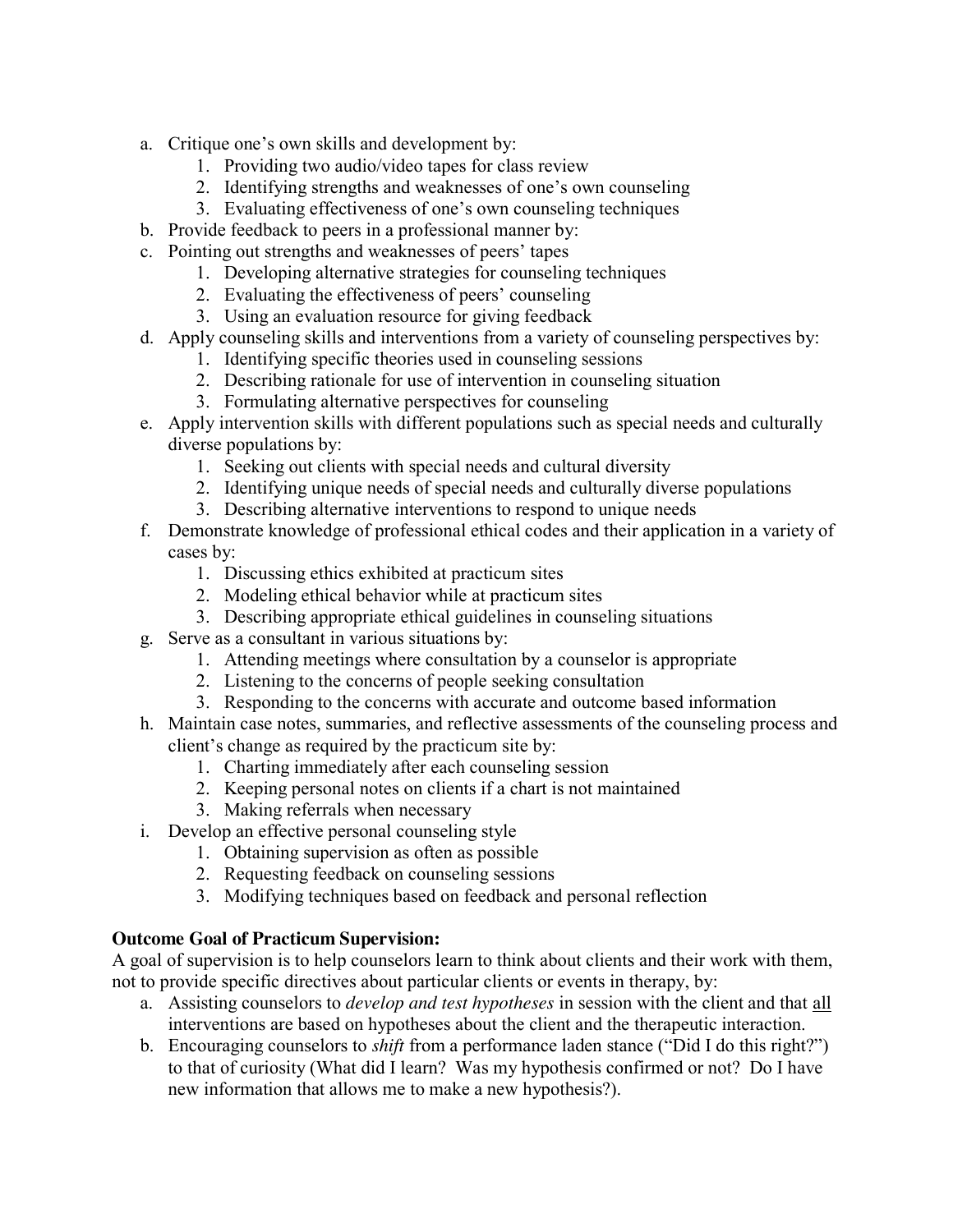- c. Preparing counselors to *manage* the frustration and tension associated with the ambiguity of the counseling process.
- d. Facilitating the counselors' *self-awareness and understanding* with regard to their influence (directly or indirectly) on the counseling process and to develop skills in objective self-reflection.
- e. Helping counselors to *identify and develop skills* not only as a counselor, but also as an advocate, educator, systems consultant, and collaborative group facilitator.

# **Anticipated Performance Goals:**

- a. To demonstrate *knowledge of developmental stage* level of clients.
- b. To demonstrate *treatment planning* that matches the needs of the client.
- c. To provide honest *feedback* to themselves and their peers for increased professional awareness and development.
- d. To demonstrate *professional risk taking* in their reflection, understanding, and application of counseling skills.
- e. To demonstrate *counseling techniques* that are congruent with the working theory, quality/stage of the counseling relationship, and the needs of clients/families.
- f. To demonstrate *ethical and professional standards* consistent with the ACA ethical guidelines and the profession of counseling in the community and school settings.
- g. To fulfill the requirements of the course at a level of *quality* consistent with advanced graduate training and the counseling profession.

# **Expectations of the Learning Process:**

All members of a learning community willingly share the responsibilities of gathering, synthesizing and building meaning from information and shared experience. The Instructor/Supervisor has the responsibility to aid in constructing meaningful learning opportunities that develop principles and process skills consistent with being a professional counselor.

The Instructor/Supervisor is *committed* to:

- a. giving students as much control as possible over their own learning experiences
- b. encouraging students to think critically
- c. sharing personal understanding, principles and perspectives with students
- d. directing students to a broad variety of readings, resources and experiences
- e. clarifying concepts and application of process skills
- f. helping in establishing criteria for quality work
- g. providing ongoing supervision and corrective feedback

The *student's* responsibility, as a counselor-in-training, is to fully engage in this course by:

- a. taking control of learning
- b. reading and synthesizing a broad variety of resources and experiences
- c. relating information to personal experience
- d. collaborating with other class members on the issues
- e. making observations and asking questions
- f. being professional in his/her commitments and responsibilities to clients, peers, and the university and on-site supervisors.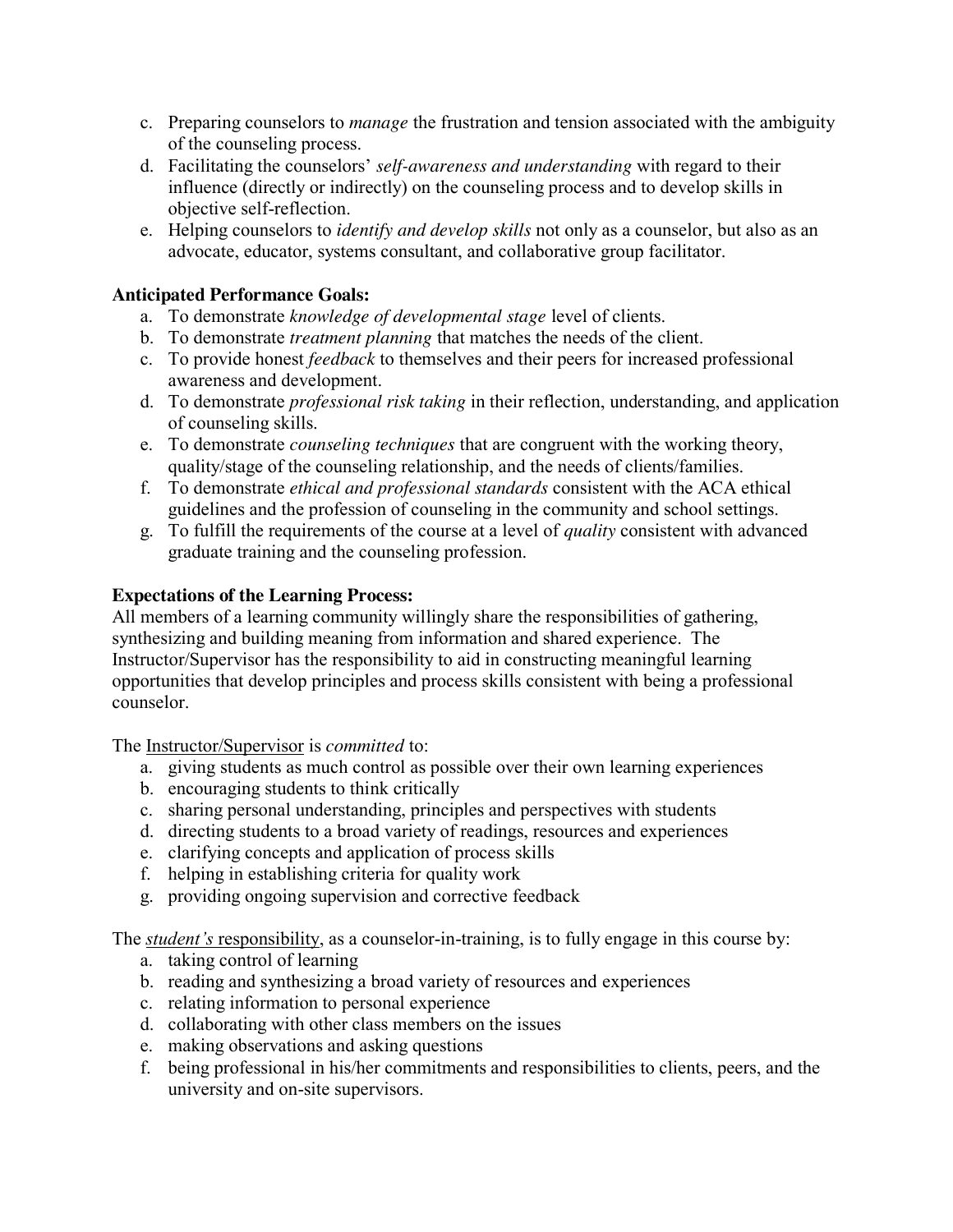#### **CACREP Standards:**

Section II – Professional Identity

G. Common core curricular experiences and demonstrated knowledge required of all students in the program.

1. Professional Orientation and Ethical Practice—studies that provide an understanding of all of the following aspects of professional functioning:

d. self-care strategies appropriate to the counselor role

g. professional credentialing, including certification, licensure, and

accreditation practices and standards, and the effects of public policy on these issues;

j. ethical standards of professional organizations and credentialing bodies, and applications of ethical and legal considerations in professional counseling.

2. Social and Cultural Diversity

e. counselors' roles in developing cultural self-awareness, promoting cultural social justice, advocacy and conflict resolution, and other culturally supported behaviors that promote optimal wellness and growth of the human spirit, mind, or body

f. counselors' roles in eliminating biases, prejudices, and processes of intentional and unintentional oppression and discrimination

5. Helping Relationships

a. an orientation to wellness and prevention as desired counseling goals;

b. counselor characteristics and behaviors that influence helping processes;

c. essential interviewing and counseling skills;

f. a general framework for understanding and practicing consultation;

g. crisis intervention and suicide prevention models, including the use of psychological first aid strategies.

Section III- Clinical Mental Health Counseling

Counseling, Prevention and Intervention

D. Skills and Practices

1. Uses the principles and practices of diagnosis, treatment, referral, and prevention of mental and emotional disorders to initiate, maintain, and terminate counseling.

2. Applies multicultural competencies to clinical mental health counseling involving case

conceptualization, diagnosis, treatment, referral, and prevention of mental and emotional disorder

 3. Promotes optimal human development, wellness, and mental health through prevention, education, and advocacy activities.

 4. Applies effective strategies to promote client understanding of and access to a variety of community resources.

5. Demonstrates appropriate use of culturally responsive individual, couple, family group, and systems modalities for initiating, maintaining, and terminating counseling.

6. Demonstrates the ability to use procedures for assessing and managing suicide risk.

7. Applies current record-keeping standards related to clinical mental health counseling.

8. Provides appropriate counseling strategies when working with clients with addiction and co-occurring disorders.

9. Demonstrates the ability to recognize his or her own limitations as a clinical mental health counselor and to seek supervision or refer clients when appropriate.

#### Diversity and Advocacy

F. Skills and Practices

3. Demonstrates the ability to modify counseling systems, theories, techniques, and interventions to make them culturally appropriate for diverse populations.

#### Assessment

H. Skills and Practices

1. Selects appropriate comprehensive assessment interventions to assist in diagnosis and treatment planning, with an awareness of cultural bias in the implementation and interpretation of assessment protocols.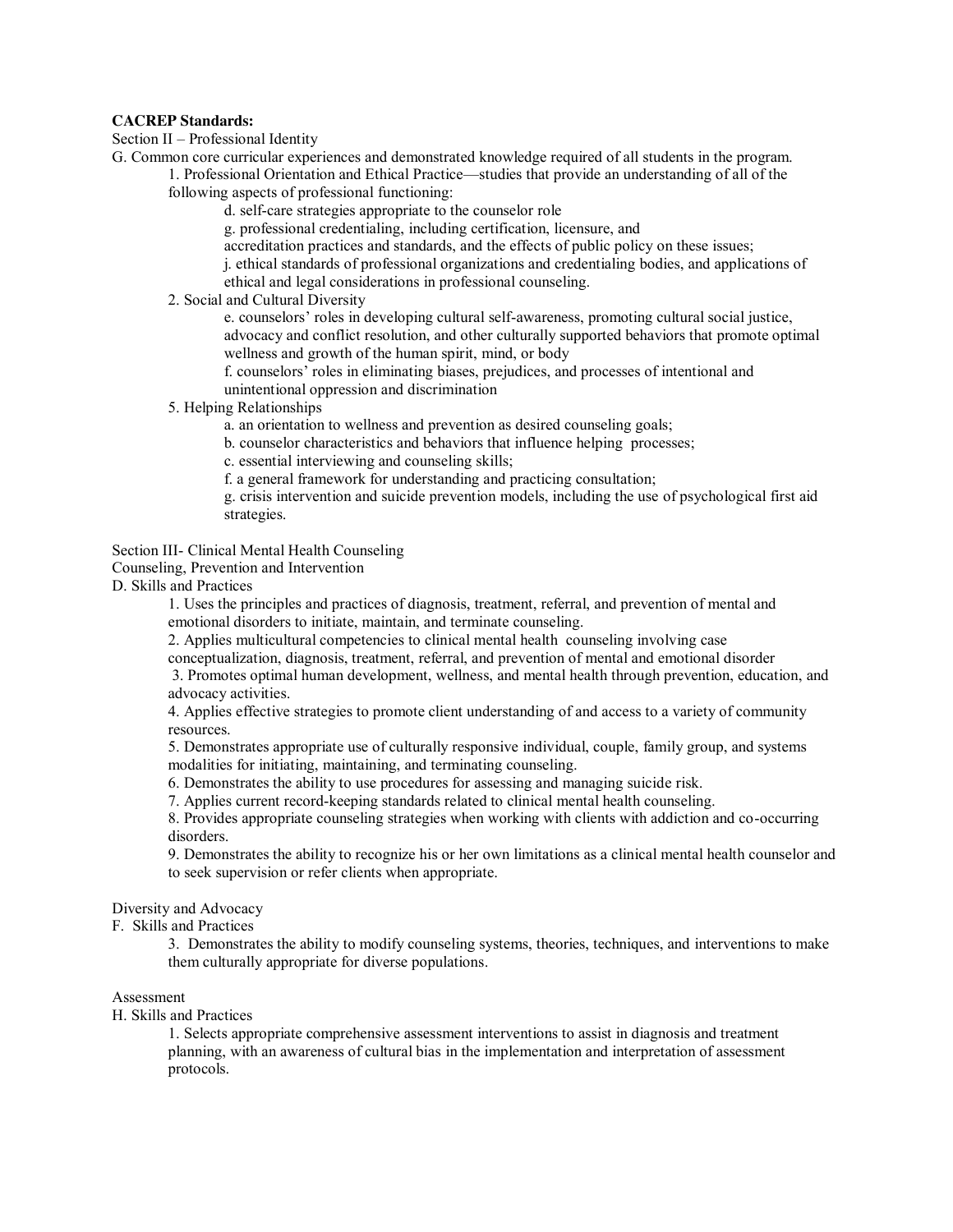2. Demonstrates skill in conducting an intake interview, a mental status evaluation, a biopsychosocial history, a mental health history, and a psychological assessment for treatment planning and caseload management.

3. Screens for addiction, aggression, and danger to self and/or others, as well as co-occurring mental disorders.

4. Applies the assessment of a client's stage of dependence, change, or recovery to determine the appropriate treatment modality and placement criteria within the continuum of care.

#### Diagnosis

L. Skills and Practices

1. Demonstrates appropriate use of diagnostic tools, including the current edition of the *DSM*, to describe the symptoms and clinical presentation of clients with mental and emotional impairments.

2. Is able to conceptualize an accurate multi-axial diagnosis of disorders presented by a client and discuss the differential diagnosis with collaborating professionals.

3. Differentiates between diagnosis and developmentally appropriate reactions during crises, disasters, and other trauma-causing events.

#### Section III- School Counseling

Counseling, Prevention and Intervention

D. Skills and Practices

1. Demonstrates self-awareness, sensitivity to others, and the skills needed to relate to diverse individuals, groups, and classrooms.

2. Provides individual and group counseling and classroom guidance to promote the academic, career, and personal/social development of students.

3. Designs and implements prevention and intervention plans related to the effects of (a) atypical growth and development, (b) health and wellness, (c) language, (d) ability level, (e) multicultural issues, and (f) factors of resiliency on student learning and development.

4. Demonstrates the ability to use procedures for assessing and managing suicide risk.

5. Demonstrates the ability to recognize his or her limitations as a school counselor and to seek supervision or refer clients when appropriate.

#### Diversity and Advocacy

F. Skills and Practices

1. Demonstrates multicultural competencies in relation to diversity, equity, and opportunity in student learning and development.

2. Advocates for the learning and academic experiences necessary to promote the academic, career, and personal/social development of students.

3. Advocates for school policies, programs, and services that enhance a positive school climate and are equitable and responsive to multicultural student populations.

4. Engages parents, guardians, and families to promote the academic, career, and personal/social development of students.

#### Assessment

H. Skills and Practices

1. Assesses and interprets students' strengths and needs, recognizing uniqueness in cultures, languages, values, backgrounds, and abilities.

2. Selects appropriate assessment strategies that can be used to evaluate a student's academic, career and personal/social development.

3. Analyzes assessment information in a manner that produces valid inferences when evaluating the needs of individual students and assessing the effectiveness of educational programs.

- 4. Makes appropriate referrals to school and/or community resources.
- 5. Assesses barriers that impeded students' academic, career, and personal/social development.

Research and Evaluation

J. Skills and Practice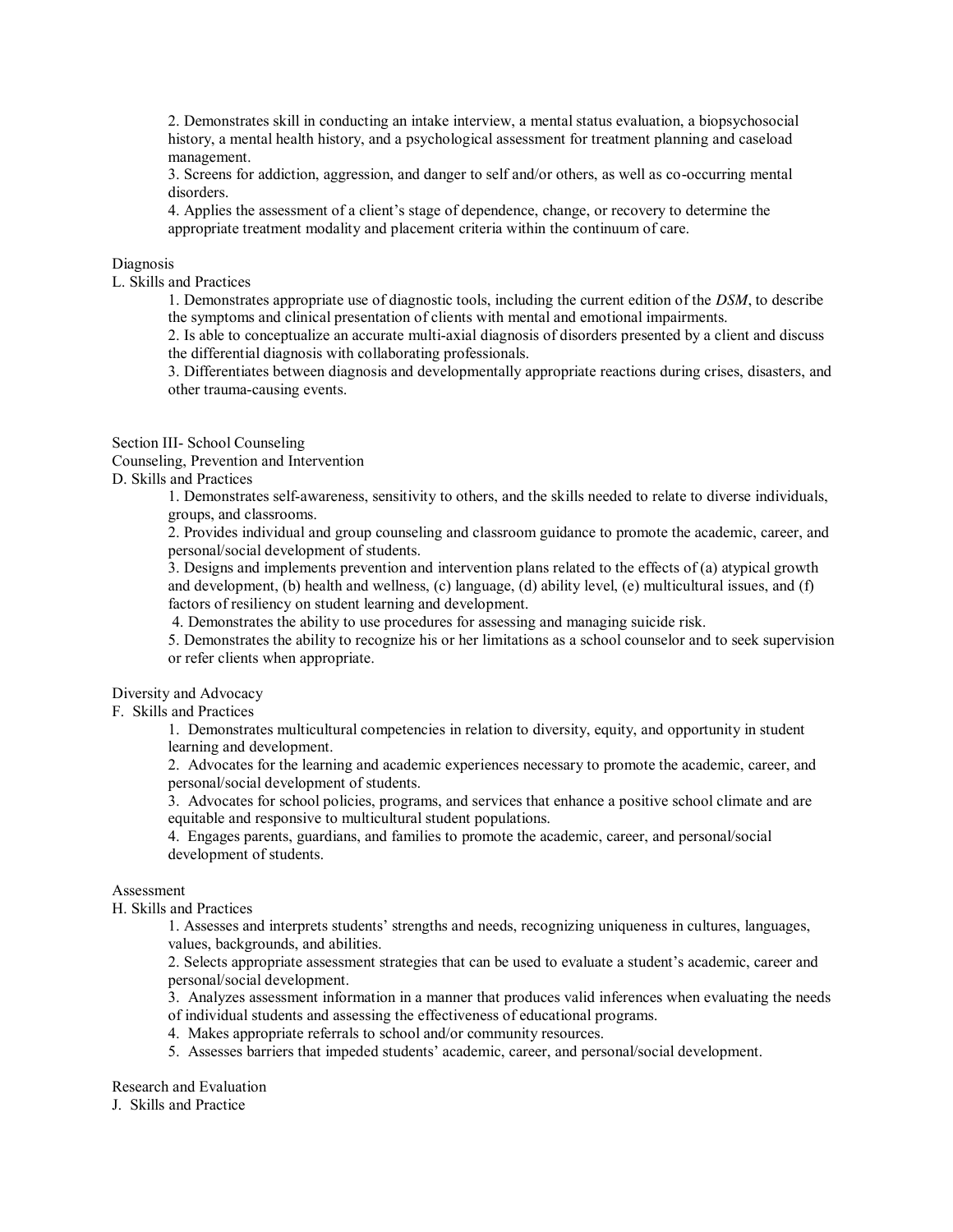1. Applies relevant research findings to inform the practice of school counseling.

2. Develops measurable outcomes for school counseling programs, activities, interventions, and experiences.

3. Analyzes and uses data to enhance school counseling programs.

Academic Development

L. Skills and Practice

1. Conducts programs designed to enhance student academic development.

2. Implements strategies and activities to prepare students for a full range of postsecondary options and opportunities.

3. Implements differentiated instructional strategies that draw on subject matter and pedagogical content knowledge and skills to promote student achievement.

Collaboration and Consultation

N. Skills and Practice

1. Works with parents, guardians, and families to act on behalf of their children to address problems that affect student success in school.

2. Locates resources in the community that can be used in the school to improve student achievement and success.

3. Consults with teachers, staff, and community-based organizations to promote student academic, career, and personal/social development.

4. Uses peer helping strategies in the school counseling program.

5. Uses referral procedures with helping agents in the community (e.g., mental health centers, businesses, service groups) to secure assistance for students and their families.

#### Leadership

P. Skills and Practices

1. Participates in the design, implementation, management, and evaluation of a comprehensive developmental school counseling program.

2. Plans and presents school-counseling-related educational programs for use with parents and teachers (e.g., parent education programs, materials used in classroom guidance and advisor/advisee programs for teachers).

#### **Inclusive Excellence:**

WSU recognizes that our individual differences can deepen our understanding of one another and the world around us, rather than divide us. In this class, people of all ethnicities, genders and gender identities, religions, ages, sexual orientations, disabilities, socioeconomic backgrounds, regions, and nationalities are strongly encouraged to share their rich array of perspectives and experiences. If you feel your differences may in some way isolate you from WSU's community or if you have a need of any specific accommodations, please speak with the instructor early in the semester about your concerns and what we can do together to help you become an active and engaged member of our class and community.

#### **Diversity Statement**

This is meant to be a safe, welcoming, and inclusive classroom environment for students of all races, ethnicities, sexual orientations, gender identities/variances, ages, religions, economic classes, and ability statuses. As such, you will be encouraged and challenged to use language and basic counseling techniques that are respectful, inclusive, representative and culturally appropriate.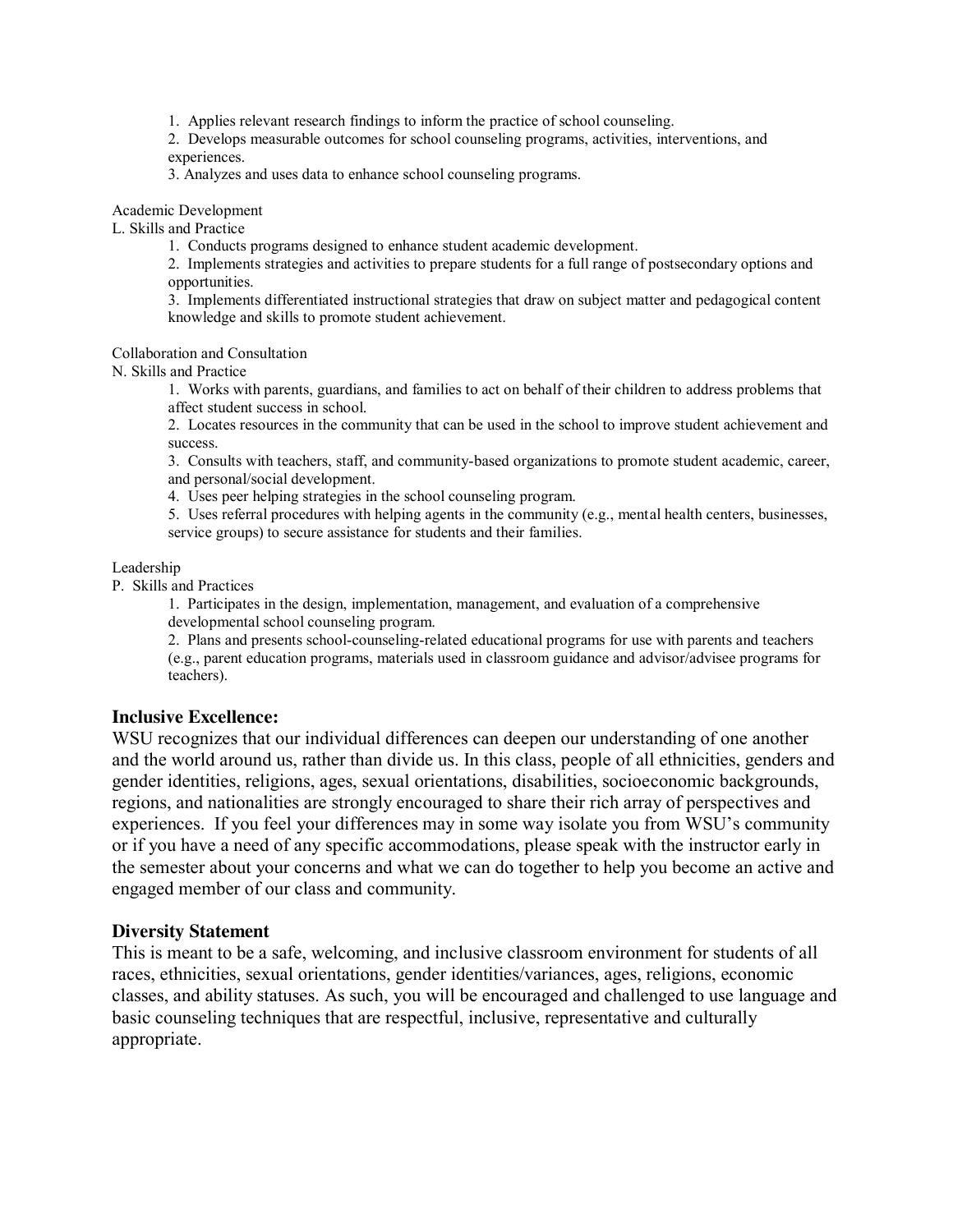### **Students with Disabilities Notice:**

Students with documented disabilities who may need accommodations, who have any medical emergency information the instructor should know of, or who need special arrangements in the event of an evacuation, should make an appointment with the instructor as soon as possible, no later than the 1st week of the term.

#### **Electronic Device Notice:**

As a matter of courtesy to your classmates and the instructor, please turn off your beepers, cell phones, and any other electronic devices that make any noise.

#### **Laptop/PDA Policy:**

Excluding students with a documented disability, the use of laptops and PDAs in class is prohibited without prior permission of the instructor.

#### **Academic Integrity:**

Students are expected to practice professionalism and academic integrity in all assignments and class discussions. This includes but is not limited to treating other students and the professor respectfully, engaging in meaningful class discussions, thinking and writing critically and thoughtfully, creating original works, and citing all resources using APA format. Plagiarism will result in loss of credit for this course, and further consequences may result from the university system.

#### **Class Visitor Policy:**

Due to the clinical nature of this course in this curriculum, visitors of any age are not allowed without prior permission of the instructor.

### **E-mail Policy:**

You are assigned a university e-mail account that will be used by professors. Students should make every effort to get to know their account and check it regularly.

### **Method of Instruction**

- a. Lecture/ discussion
- b. Videotapes, films and powerpoints
- c. Modeling
- d. Internet-based learning
- e. Case presentations with peer feedback
- f. Case studies and responses to manual exercises
- g. Reflective self-evaluations
- h. Internet-based learning

#### **Course Requirements:**

### **1. Attendance and Participation: (30 points)**

Attendance and participation in classroom activities are essential in order for students to gain full benefit from this course. Students are expected to attend and contribute to the class by presenting their ideas, reactions, questions and concerns in relation to class discussions.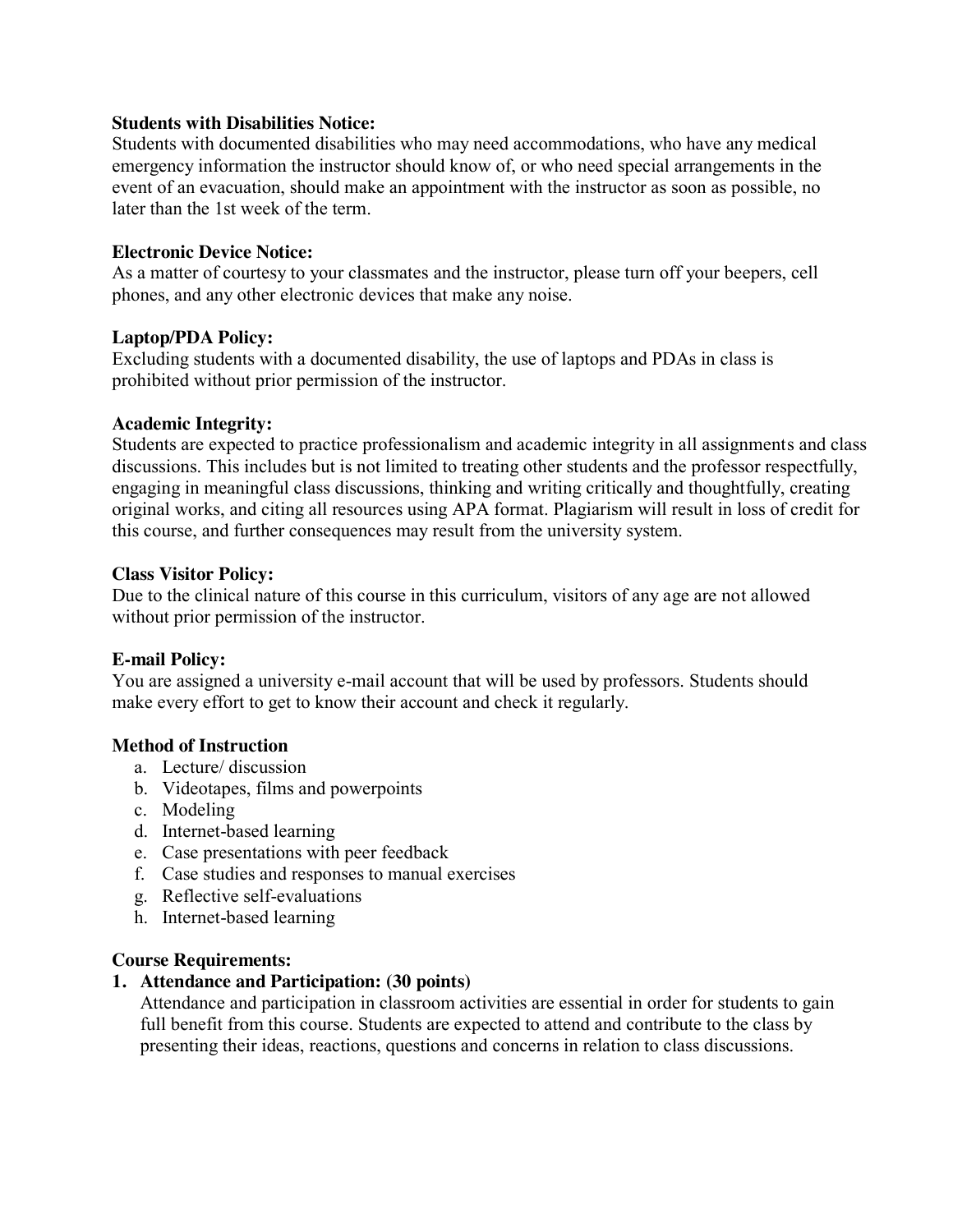**Note:** Weather will undoubtedly interfere with class at times. Make smart decisions about winter travel and consult the instructor before class time if possible regarding absences. In addition to the WSU homepage and local TV alerts, the professor will provide updates about cancellations via e-mail by 2 p.m. on the day of class. Absences due to extreme weather conditions will not result in points taken off final grade.

# **2. Show proof of professional liability insurance**

# **3. Identify a Practicum Counseling Site and perform in a professional manner**

- The practicum student is required to identify (in consultation with his/her advisor and university supervisor) a practicum site for performing the counseling duties relevant to the setting (i.e. school, community). **Prior to or early in the semester, the student is required to arrange an initial on-site meeting with him/herself, the on-site supervisor(s), and the university supervisor as well as submit a Practicum Site Agreement**. It is hoped that this site may work into an internship site for the subsequent semester.
- The practicum student will perform in a professional manner adhering to ACA ethical standards, acting in a professional manner with site professionals as well as CE faculty, and taking appropriate responsibility for his/her learning goals.

## **4. Submit Professional Learning Goals (25 points)**

 The practicum student will be required to identify and submit professional learning goals for the course**.** The student will do this in consultation with his/her on-site supervisor. **These are due within the first month of the semester.**

## **5. Participate in and record a minimum of 150 hours of practicum related activities**

- 40 hours of Direct Contact (individual and/or group counseling)
- 110 hours of Indirect Contact (supervision, consultations, staffing, case note preparation, treatment planning, etc.)
	- o **Direct contact hours** include direct participation in client-related volunteer activities including site programs, client activities such as play therapy, arts/crafts, social opportunities for clients, intakes, interviews, (in person or via phone), individual or group counseling (shadowing does NOT count), and testing. Co-counseling is considered direct service.
	- o **Indirect contact hours** include case consultation with supervisors or peers, case notes, case management, paperwork, preparation for sessions, class attendance, supervision, research on topics related to counseling the population with whom interns work, outreach, presentation or attendance at workshops/conferences.

## **6. Peer Supervision/Audio/Video tapes (25 points each; 50 points total)**

- Students will be prepared to present two organized and relevant audio/video cases to group supervision meetings during their practicum experience. Peers will provide verbal and written feedback on the tapes
	- o Each tape must be at least 15 minutes in length.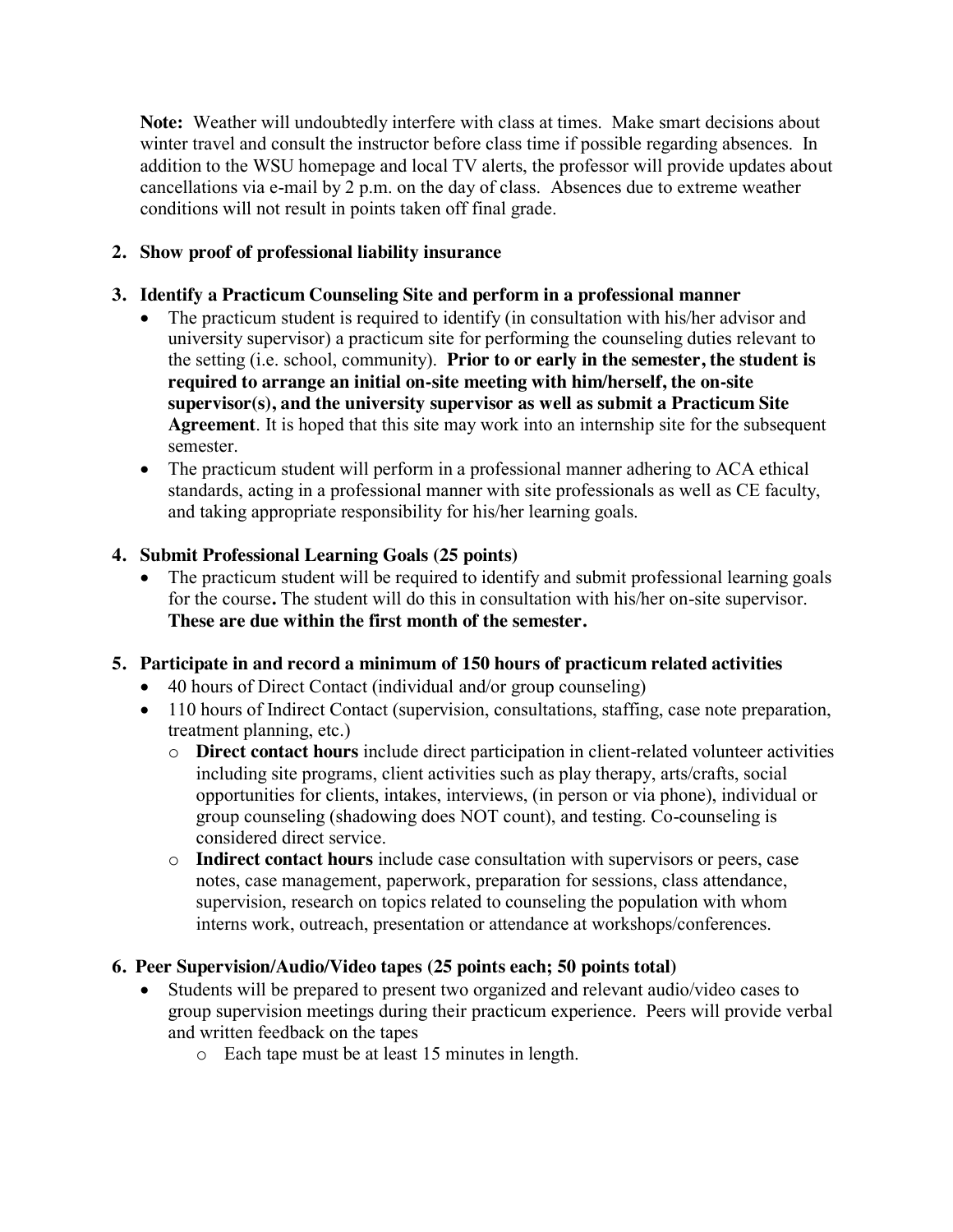- $\circ$  The student will select at least three interventions that they would like to change, then discuss with peers a new response that would be more useful/appropriate/skilled.
- Students must provide a brief overview of the client's background information with identified concerns and defined goals.
- Students are required to ask the group for strengths and insight into problem areas for the counselor. *Cases will consider relevant ethical issues and standards pertinent to case management*.
- Microskill development (see Appendix A) and consultation format will be graded.

# **7. Case Presentation Summary and Reflections (25 points each; 50 points total)**

Students will prepare a **Case Presentation Summary on 2 clients** before presenting these cases for peer supervision in class. Peers will provide verbal and written feedback on the case presentations. **Case Presentation Summary** format provided as follows:

- o Identifying information (Age, education, and other demographic info):
- o Presenting underlying concerns
- o Brief overview of background related to concerns (developmental, emotional, behavioral characteristics, important relationship issues, also discuss strengths)
- o Treatment history (previous treatment, length and types of treatment, attitude toward treatment, progress)
- o Diagnosis (if one is present)
- o Counselor's concerns or questions (impasses, confusing dynamics, new interventions, personal reactions)
- Students must also include a reflection paper outlining their identified strengths, weaknesses, and goals for the following session. These will be put in the D2L dropbox for case presentations.

# **8. Audio/video tapes/transcripts (20 points)**

 A transcript of 5 minutes of one of the counseling sessions will be included with the tape with skills used in the session. This will be put on D2L in the dropbox for transcripts. A score of 16 or more is needed to avoid turning in a second transcript.

| <b>Statement</b>                                                           | Skill(s)     |
|----------------------------------------------------------------------------|--------------|
| C1: Tell me what's going on.                                               | <b>ENC</b>   |
| CL: Well, I've just been admitted to grad school and I am worried about    |              |
| everything.                                                                |              |
| C2: I was in grad school for awhile and it was really hard.                | Ugh! I don't |
|                                                                            | like this.   |
| P.S. You sound really overwhelmed.                                         | <b>PS/RF</b> |
| CL: I'm working full-time, I'm dealing with a cranky spouse and 3 kids who |              |
| are driving me crazy, and I think I'm in over my head.                     |              |
| C3: Tell me what that's like for you, being "in over your head"            | <b>FOC</b>   |

*Transcript Format:*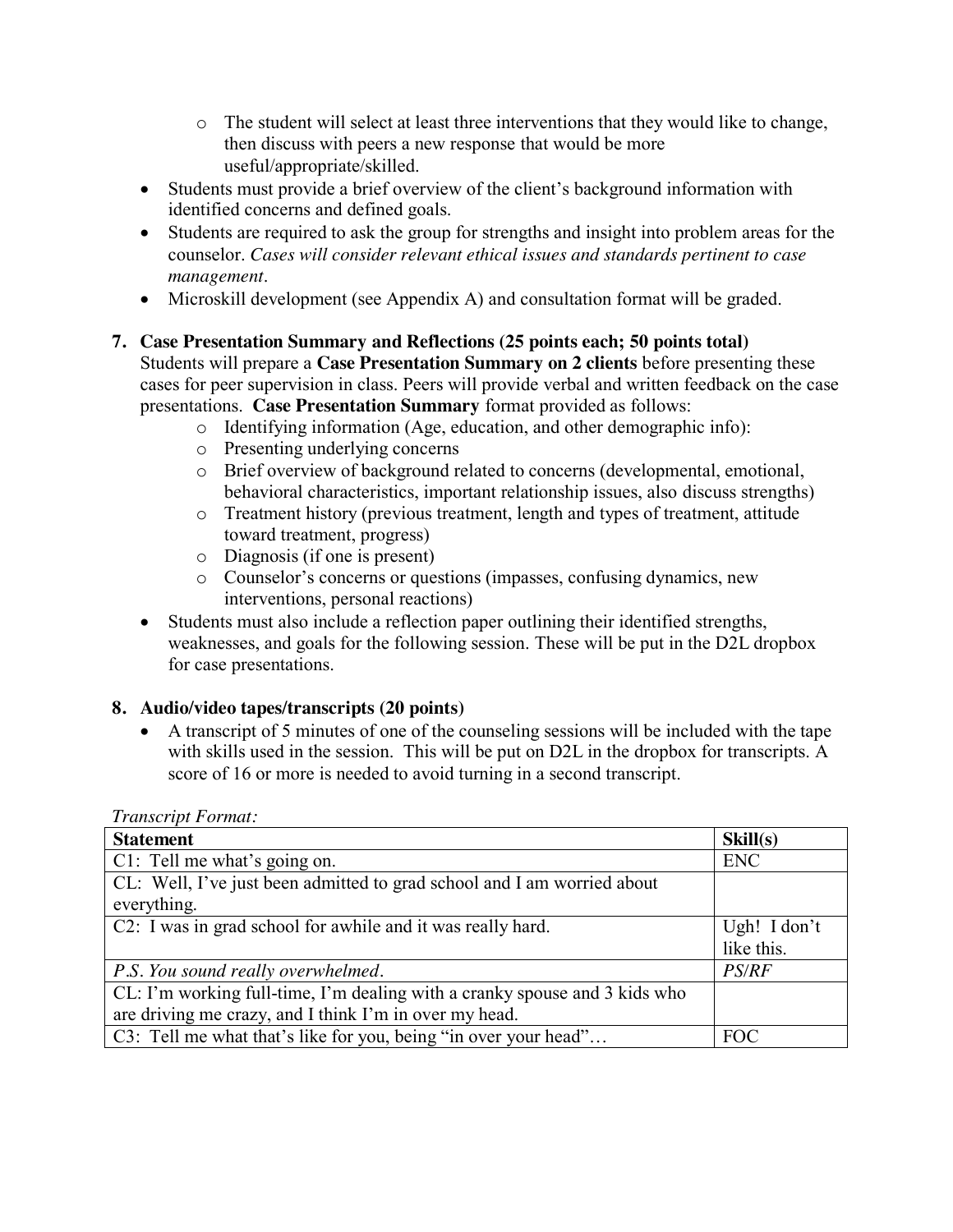| <b>Skill Name</b>     | <b>Abbreviation</b> | <b>Skill Name</b>          | <b>Abbreviation</b> |
|-----------------------|---------------------|----------------------------|---------------------|
| Encourager            | <b>ENC</b>          | Immediacy                  | <b>IMM</b>          |
| Reflection of feeling | RF                  | Eliciting meaning          | EM                  |
| Reflection of content | RC                  | Reflection of meaning      | <b>RM</b>           |
| Focusing              | <b>FOC</b>          | Caring confrontation       | <b>CC</b>           |
| Closed question       | <b>CO</b>           | Self-disclosure            | <b>SD</b>           |
| Open question         | <sub>O</sub> O      | Directive                  | <b>DIR</b>          |
| Affirmation           | AFF                 | Advice giving              | AG                  |
| Open summary          | <b>OS</b>           | Influencing skill          | IS                  |
| Closing summary       | <b>CS</b>           | Paraphrasing               | PA                  |
| Client observations   | CO                  | <b>Preferred Statement</b> | <b>PS</b>           |

*Skills and abbreviations for transcripts:*

# **9. Individual Clinical Supervision (45 points)**

- The student will gradually assume the duties consistent with expectations of his/her practicum site as well as demonstrate the professionalism consistent with the profession and the ACA Code of Ethics. **A written on-site supervisor evaluation form needs to be submitted to the university toward the end of practicum.** This process is meant to assist the intern-to-be in identifying potential internship goals.
- The student will be required to participate in weekly supervision with on-site supervisor (1 hour/week), and attend two conjoint meetings with on-site supervisor and faculty supervisor at the beginning and end of the semester. More meetings can be arranged if needed. Meet one-on-one with faculty supervisor for mid-semester check-in once during semester.

## **10. Maintain Practicum File:**

- A copy of the ACA Ethical Codes
- Professional Counseling Log of hours (weekly and final report)

# **11. Submit a Final Practicum Summary Paper (50 points):**

The practicum student will submit a final summary paper (minimum of 3 pages) of his/her practicum experience discussing goals met in practicum and set for internship, identifying the professional and counseling issues addressed, what the student learned about him/herself and evaluation of self-care. **This is due at or near the end of Practicum.**

# **12.** *Ariadne's Thread* **D2L discussion board (5 points/board; 35 points total)**

The practicum student will initiate at least one discussion topic from selected readings in *Ariadne's Thread,* by Eric Cowan (2005). Each week a selected student or students will post a discussion question corresponding to the reading for that week. All students are required to post an original response to the question, and respond at least twice to another's post. **The discussion topic must be posted by the Tuesday that class does not meet – this will assure everyone has a week to respond.**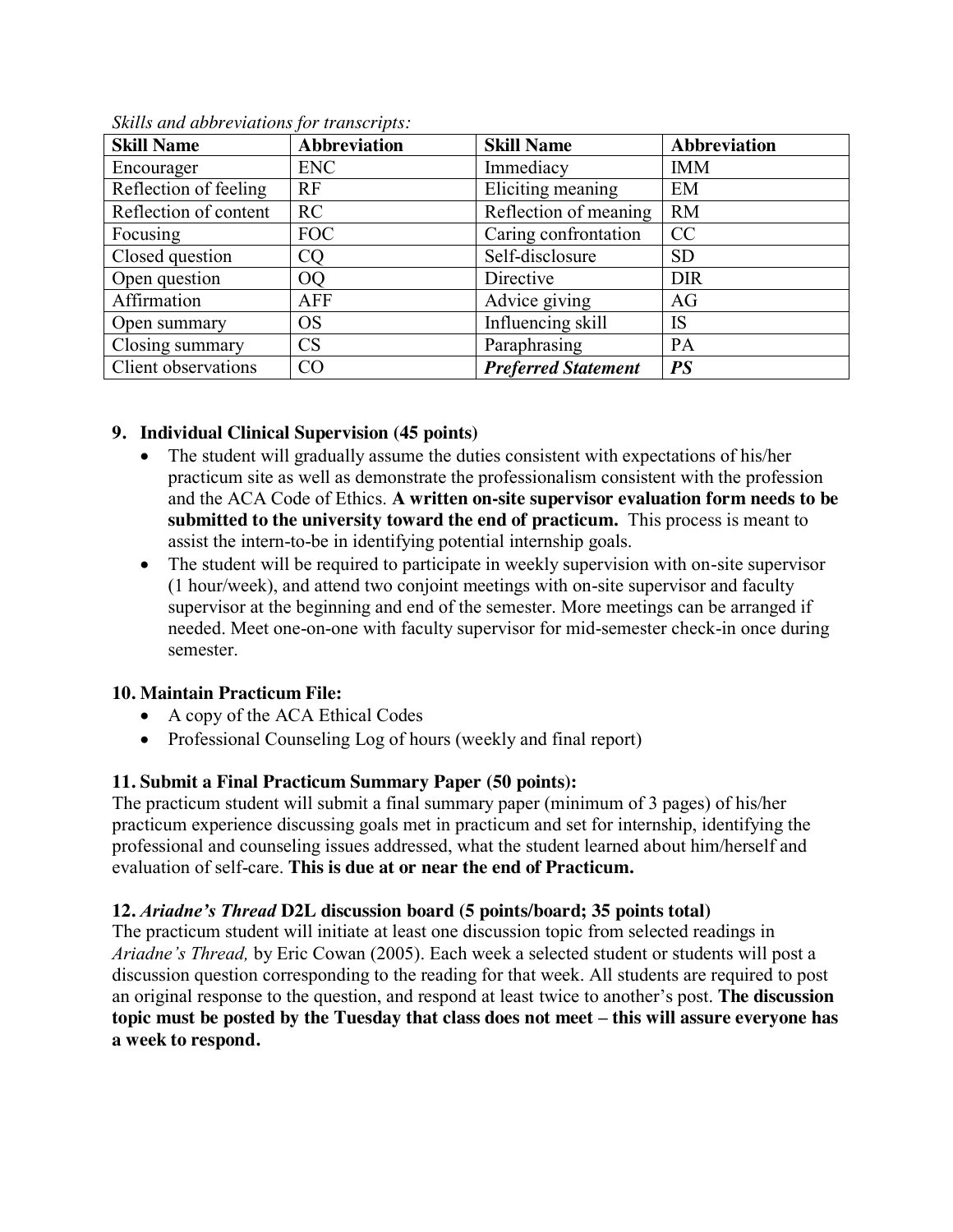#### **Total Points Possible for Course: 305**

Attendance and Participation: 30 points Professional Learning Goals: 25 points Peer Supervision - case presentations (2): 50 points Case summary and reflections (2): 50 points Transcript: 20 points Individual Clinical Supervision – Site Supervisor Evaluation: 45 points Final Reflection Paper: 50 points D2L Discussion Boards (7): 35 points

### **Grading:**

Letter grade only. A final course grade will be determined by the student's overall performance throughout the practicum experience. If for any reason a student does not meet the criterion set forth in this syllabus/practicum course, he/she may receive a "C" or not ready grade for internship. In this case and depending on the recommendation of the course instructor, the student may need to extend his/her practicum, drop to a professional development degree, or withdraw from the CE program. The current retention policy is outlined in the student handbook.

Students will be evaluated with regard to the quality and professionalism expected of counseling professionals. Prompt attendance, reflective preparation, peer collaboration, and synthetic thinking are aspects of professional leadership and expected of students throughout the course.

#### **Grading scale:**

 $305 - 275$ : A  $274 - 244$ : B Below 244: Remediation plan to continue in CED program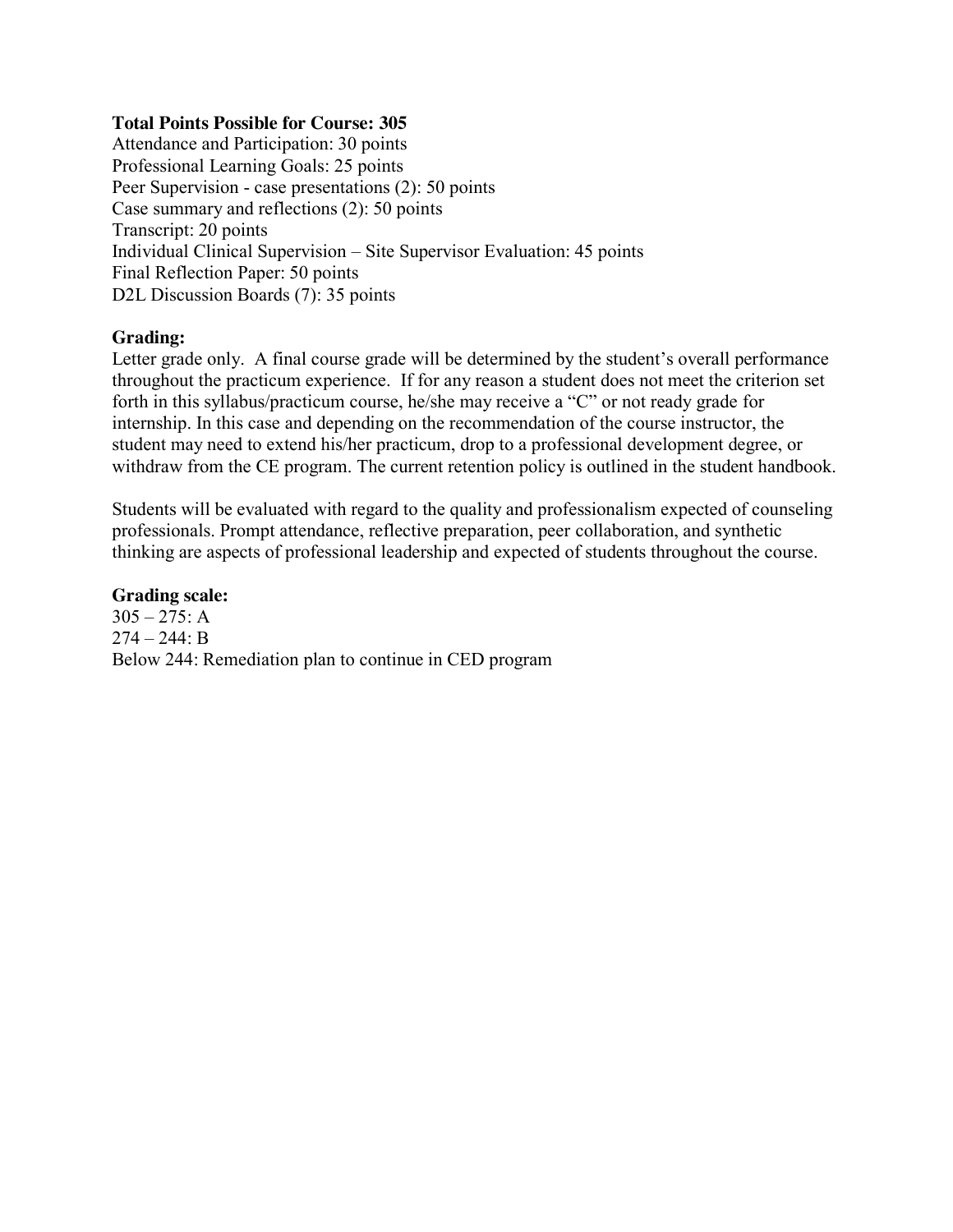**Course Schedule:**

| <b>DATE</b>         | <b>TOPICS/PRESENTATIONS</b>                                                                  | <b>READINGS/ASSIGNMENTS</b>                                                                                     |
|---------------------|----------------------------------------------------------------------------------------------|-----------------------------------------------------------------------------------------------------------------|
| September 4         | Introduction syllabus<br>Goal setting and logistics                                          | <b>Proof of Liability Insurance</b><br>Due<br><b>Supervisor Agreement due</b>                                   |
| <b>September 18</b> | <b>Suicide</b><br><b>Prevention/Intervention</b><br>Review of Professional<br>Learning Goals | Cowan, Cases 1 & 2<br>Practicum goals due<br><b>Discussion Board 1</b>                                          |
| October 2           | <b>Case Presentations:</b><br>1.<br>$\overline{2}$ .                                         | Cowan, Case 3<br><b>Discussion Board 2</b>                                                                      |
| October 16          | <b>Crisis Management</b><br><b>Case Presentations:</b><br>1.<br>$\overline{2}$ .             | Cowan, Case 4<br><b>Discussion Board 3</b>                                                                      |
| October 30          | Case Presentations:<br>1.<br>2.                                                              | Cowan, Case 5<br><b>Discussion Board 4</b>                                                                      |
| November 13         | Licensure<br><b>Case Presentations:</b><br>1.<br>2.                                          | Cowan, Case 6<br><b>Discussion Board 5</b>                                                                      |
| November 27         | <b>Review of Goals</b><br><b>Case Presentations:</b><br>1.<br>2.                             | Cowan, Case 7<br><b>Discussion Board 6</b>                                                                      |
| <b>December 11</b>  | No Class                                                                                     | Cowan, Case 8<br><b>Reflection papers due</b><br><b>Final Practicum packet due</b><br><b>Discussion Board 7</b> |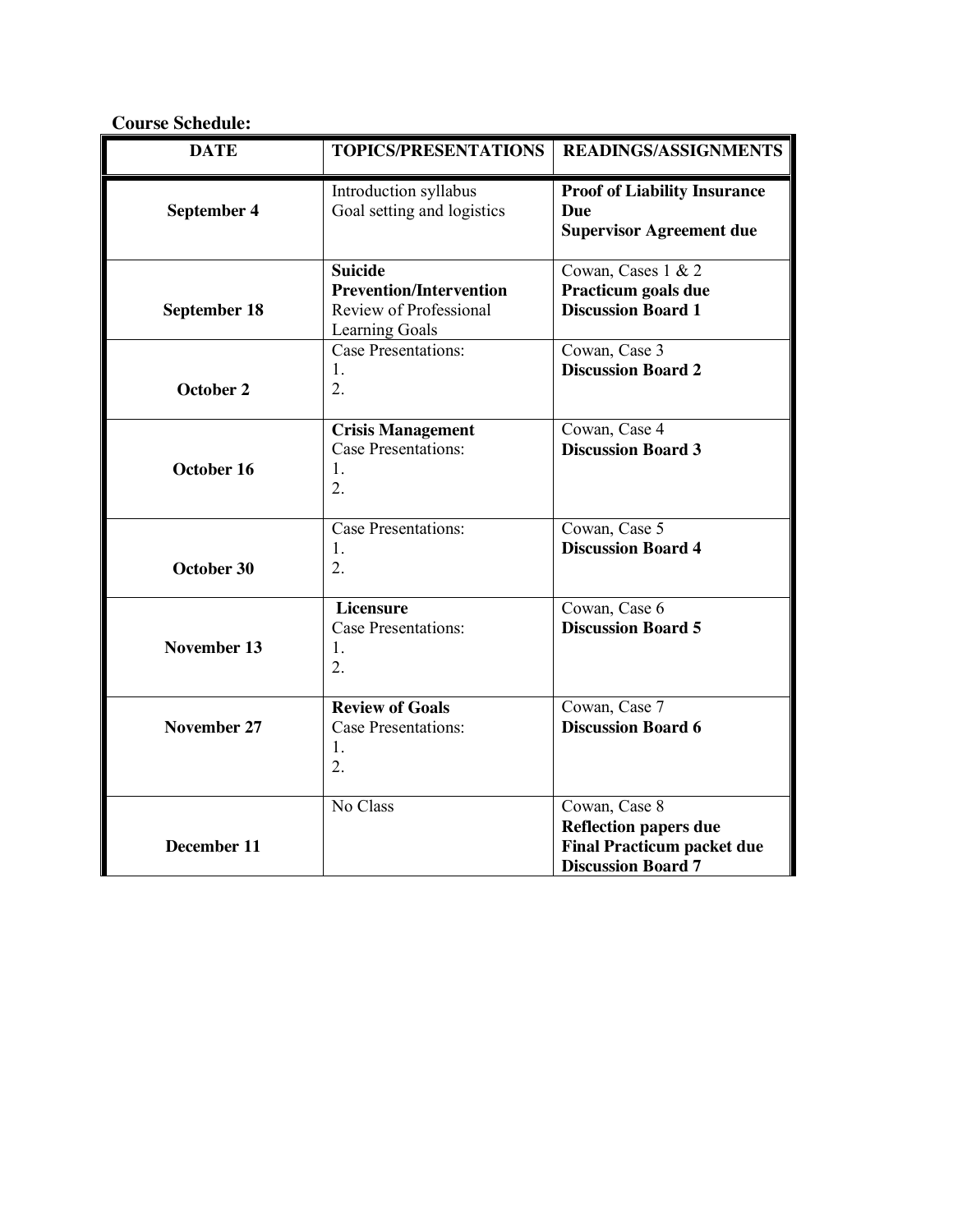# **Scoring Rubrics:**

# **Attendance and Participation (30 points)**

| Points<br>Possible | Description                                                                                                                                                                                                                                                                |
|--------------------|----------------------------------------------------------------------------------------------------------------------------------------------------------------------------------------------------------------------------------------------------------------------------|
| $24-30$ points     | -Regularly asks questions or makes observations that indicate reflection,<br>knowledge of readings for class<br>-Participates actively in small groups in class,                                                                                                           |
|                    | -Attends class regularly (no missed classes or one with prior arrangement)                                                                                                                                                                                                 |
| $18-23$ points     | -Occasionally asks questions or makes observations that indicate reflections, some<br>knowledge of readings for class<br>-Participates in small groups<br>-Misses 1 class with prior arrangement<br>Is never late or leaves early w/out due reason                         |
| $11-17$ points     | -Rarely asks questions or makes comments that indicate familiarity with the topics<br>prepared for class<br>-Does not actively participate in small groups<br>Misses no more than 1 classes w/o prior arrangement<br>Is occasionally late or leaves early w/out due reason |
| $0 - 10$ points    | -Does not ask questions or make comments that indicate familiarity with topics for<br>class<br>-Does not participate actively in small groups<br>-Misses class often<br>-Is often late or leaves early w/out due reason                                                    |

# **Professional Learning Goals (25 points)**

|                      | 10-9 points        | 8 points            | 7 points           | <b>Below</b> 7 |
|----------------------|--------------------|---------------------|--------------------|----------------|
|                      |                    |                     |                    | points         |
| Content (10)         | At least 5 goals   | 5 goals included,   | Less than 5        | Requirements   |
| <i>points</i> )      | are present.       | but no self-care    | professional       | not met.       |
|                      | Inclusion of a     | plan.               | learning goals     |                |
|                      | detailed self-care |                     | present.           |                |
|                      | plan.              |                     |                    |                |
| <b>Content Grade</b> |                    |                     |                    |                |
|                      | 5 points           | 4 points            | 3 points           | <b>Below 3</b> |
| Format (5            | Professional       | Learning goals are  | Lack of clarity in | Requirements   |
| <i>points</i> )      | learning goals     | adequately written, | learning goals,    | not met.       |
|                      | are well-written   | few errors.         | marginally         |                |
|                      | and clear.         |                     | written.           |                |
|                      |                    |                     |                    |                |
| <b>Format Grade</b>  |                    |                     |                    |                |
|                      | 10-9 points        | 8 points            | 7 points           | <b>Below</b> 7 |
|                      |                    |                     |                    | points         |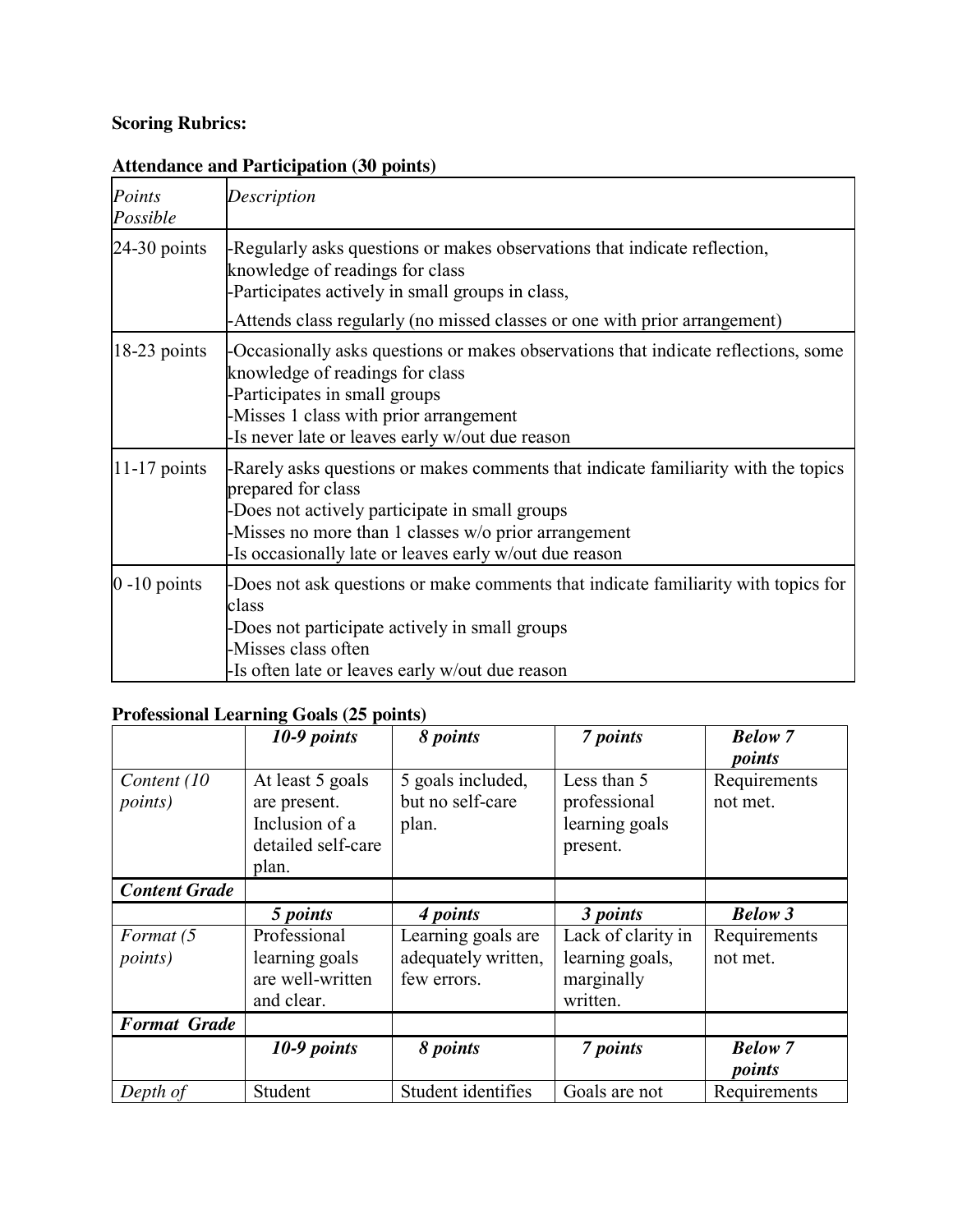| Understanding<br>$(10 \text{ points})$ | identifies clearly<br>measureable<br>goals and<br>methods for<br>reaching them. | measureable goals,<br>and some methods<br>for reaching them. | clear or<br>measureable, or<br>little attention to<br>methods for<br>attaining them. | not met. |
|----------------------------------------|---------------------------------------------------------------------------------|--------------------------------------------------------------|--------------------------------------------------------------------------------------|----------|
| <b>Understanding</b><br><b>Grade</b>   |                                                                                 |                                                              |                                                                                      |          |
|                                        |                                                                                 |                                                              |                                                                                      |          |
| Total Points:                          |                                                                                 |                                                              |                                                                                      |          |

# **Peer Supervision/Case Consultation (25 points each; 50 points total)**

|                      | 10-9 points         | 8 points           | 7 points           | <b>Below</b> 7 |
|----------------------|---------------------|--------------------|--------------------|----------------|
|                      |                     |                    |                    | points         |
| Counseling           | Excellent skill     | Good skill         | Average skills     | Requirements   |
| Skill                | development,        | development.       | development.       | not met.       |
| development          | evidence of all     | Evidence of most   | Few microskills    |                |
| (10 points)          | microskills         | microskills        | present in         |                |
|                      | present.            | present.           | demonstration.     |                |
| <b>Skills Grade</b>  |                     |                    |                    |                |
|                      | 5 points            | 4 points           | 3 points           | <b>Below 3</b> |
| Accepting of         | Student accepts     | Student accepts    | Student shows      | Requirements   |
| Feedback (5          | constructive        | feedback without   | defensiveness in   | not met.       |
| <i>points</i> )      | feedback and        | defensiveness, and | receiving          |                |
|                      | reflects on         | shows some         | feedback. Shows    |                |
|                      | suggested areas     | evidence of        | little evidence of |                |
|                      | of improvement.     | reflection.        | reflection.        |                |
| Feedback             |                     |                    |                    |                |
| <b>Grade</b>         |                     |                    |                    |                |
|                      | 10-9 points         | 8 points           | 7 points           | <b>Below</b> 7 |
|                      |                     |                    |                    | points         |
| Consultation         | Student             | Student identifies | Student identifies | Requirements   |
| Skills (10           | identifies at least | two areas of       | one area of        | not met.       |
| <i>points</i> )      | three areas of      | consultation. Asks | consultation, or   |                |
|                      | consultation.       | for input and      | does not ask for   |                |
|                      | Asks for input      | feedback.          | input or           |                |
|                      | and feedback.       |                    | feedback.          |                |
| <b>Consultation</b>  |                     |                    |                    |                |
| <b>Grade</b>         |                     |                    |                    |                |
| <b>Total Points:</b> |                     |                    |                    |                |

# **Case Summary/Reflections (25 points each; 50 points total)**

|                 | $10-9$ points  | 8 <i>points</i> | 7 points      | <b>Below</b> 7<br>points |
|-----------------|----------------|-----------------|---------------|--------------------------|
| Summary (10)    | All relevant   | Most relevant   | Some relevant | Requirements             |
| <i>points</i> ) | information is | information is  | pieces of     | not met.                 |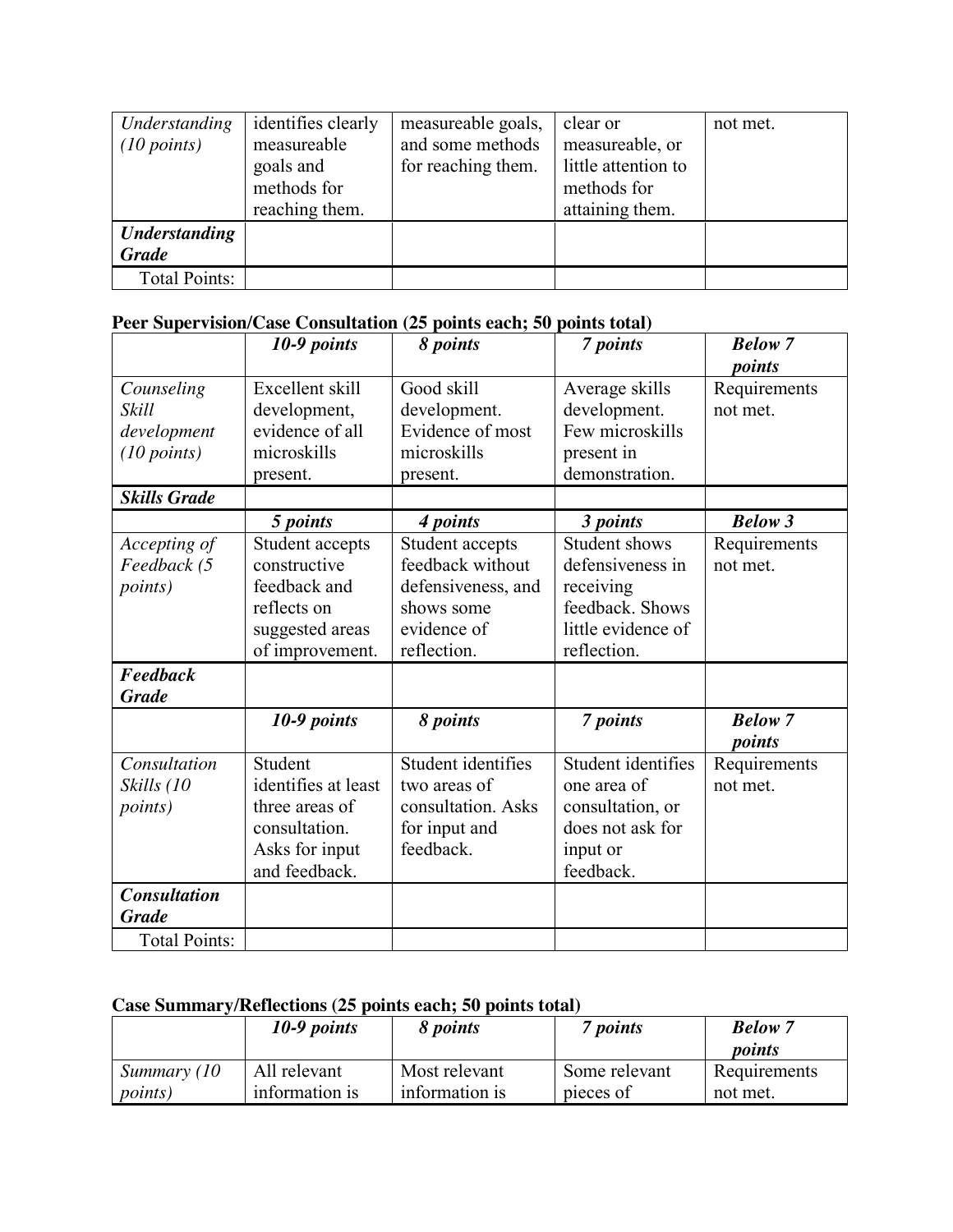|                                   | included in<br>summary.                                                                                                                     | included in<br>summary.                                                                                                         | information<br>missing from<br>summary.                                                                                                 |                                                                  |
|-----------------------------------|---------------------------------------------------------------------------------------------------------------------------------------------|---------------------------------------------------------------------------------------------------------------------------------|-----------------------------------------------------------------------------------------------------------------------------------------|------------------------------------------------------------------|
| <b>Summary</b><br><b>Grade</b>    |                                                                                                                                             |                                                                                                                                 |                                                                                                                                         |                                                                  |
|                                   | 5 points                                                                                                                                    | 4 points                                                                                                                        | 3 points                                                                                                                                | <b>Below 3</b>                                                   |
| Format (5<br><i>points</i> )      | Case summary is<br>professionally<br>written and<br>follows case<br>summary format.<br>Reflects the<br>client honestly<br>and respectfully. | Case summary is<br>adequately written<br>and follows case<br>summary format.<br>Reflects the client<br>clearly and<br>honestly. | Case summary is<br>marginally<br>written, or does<br>not follow<br>format.<br>Reflection of<br>client is<br>unprofessional or<br>vague. | Case summary<br>is poorly written<br>$\alpha$<br>unprofessional. |
| <b>Format Grade</b>               |                                                                                                                                             |                                                                                                                                 |                                                                                                                                         |                                                                  |
|                                   | 10-9 points                                                                                                                                 | 8 points                                                                                                                        | 7 points                                                                                                                                | <b>Below</b> 7<br>points                                         |
| Reflection (10<br><i>points</i> ) | Student clearly<br>identifies<br>strengths,<br>weaknesses, and<br>goals for<br>following<br>session.                                        | Student adequately<br>identifies<br>strengths,<br>weaknesses and<br>goals for following<br>session.                             | Student does not<br>clearly identify<br>strengths,<br>weaknesses, or<br>goals for<br>following<br>session.                              | Requirements<br>not met.                                         |
| <b>Reflection</b>                 |                                                                                                                                             |                                                                                                                                 |                                                                                                                                         |                                                                  |
| <b>Grade</b>                      |                                                                                                                                             |                                                                                                                                 |                                                                                                                                         |                                                                  |
| Total Points:                     |                                                                                                                                             |                                                                                                                                 |                                                                                                                                         |                                                                  |

# **Transcript (20 points)**

|                     | 8 points          | 7 points          | 6 points             | <b>Below 6 points</b> |
|---------------------|-------------------|-------------------|----------------------|-----------------------|
| Demonstration       | Exemplary tape    | Above average     | Average tape         | Tape does not         |
| of Skills (8        | illustrating      | tape illustrating | illustrating         | illustrate skills.    |
| <i>points</i> )     | specific skills.  | specific skills.  | specific skills.     |                       |
| <b>Skills Grade</b> |                   |                   |                      |                       |
|                     | 8 points          | 7 points          | 6 points             | <b>Below 6 points</b> |
| <i>Therapeutic</i>  | Student           | Student           | <b>Student lacks</b> | <b>Student lacks</b>  |
| Presence (8         | demonstrates      | demonstrates      | empathy,             | empathy, poor         |
| <i>points</i> )     | empathy,          | empathy, good     | demonstrates         | listening skills,     |
|                     | exemplary         | listening skills, | marginal listening   | and a poor            |
|                     | listening skills, | and an acceptable | skills, and a        | therapeutic           |
|                     | and an inviting   | therapeutic       | difficult            | presence.             |
|                     | therapeutic       | presence.         | therapeutic          |                       |
|                     | presence.         |                   | presence.            |                       |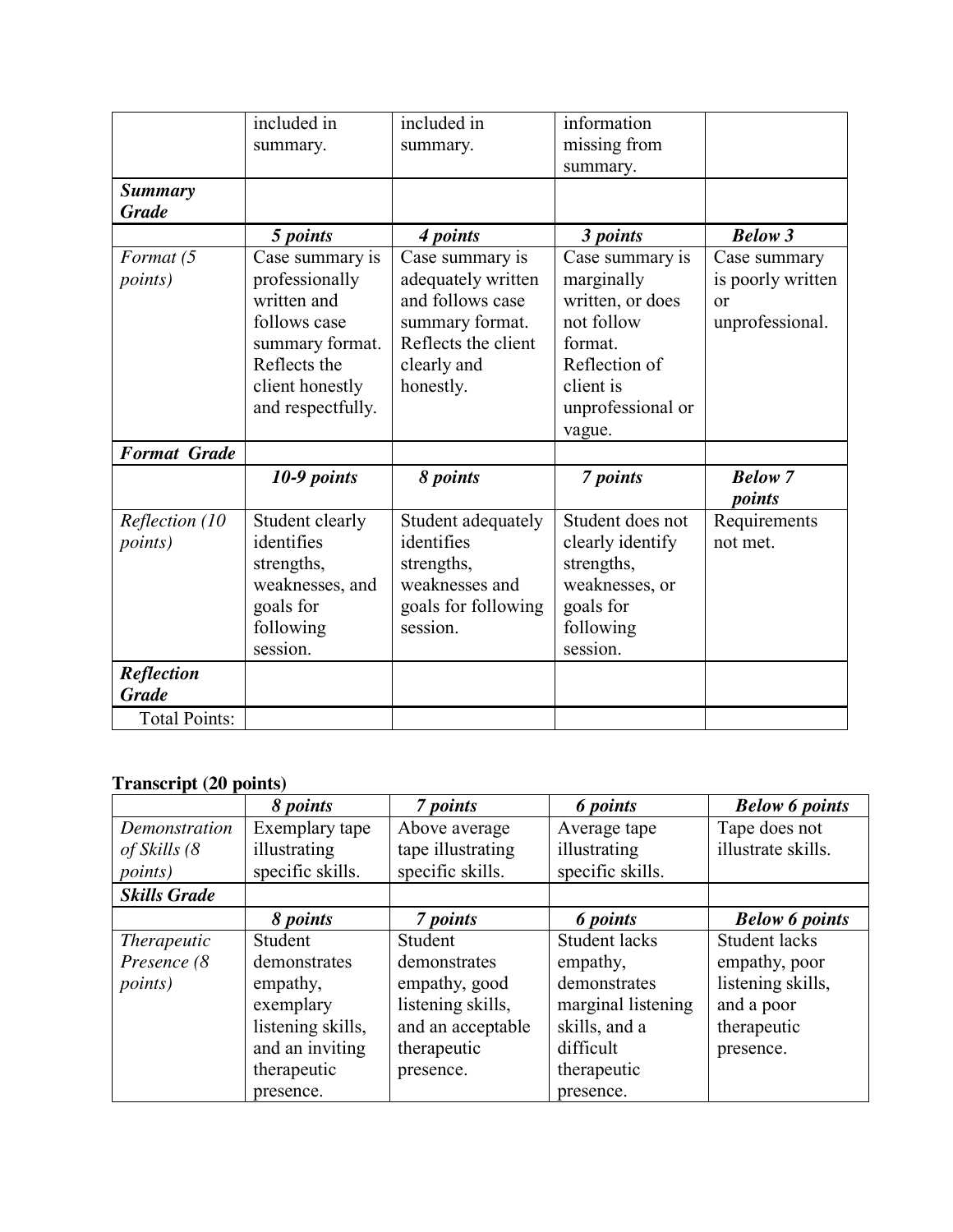| <b>Presence</b>                               |                                                                                                                                                                                        |                                                                                                                                                                            |                                                                                                                                                             |                                                                                                                                                             |
|-----------------------------------------------|----------------------------------------------------------------------------------------------------------------------------------------------------------------------------------------|----------------------------------------------------------------------------------------------------------------------------------------------------------------------------|-------------------------------------------------------------------------------------------------------------------------------------------------------------|-------------------------------------------------------------------------------------------------------------------------------------------------------------|
| <b>Grade</b>                                  |                                                                                                                                                                                        |                                                                                                                                                                            |                                                                                                                                                             |                                                                                                                                                             |
|                                               | 4 points                                                                                                                                                                               | 3 points                                                                                                                                                                   | 2 points                                                                                                                                                    | <b>Below 2 points</b>                                                                                                                                       |
| Structure of<br>Session (4<br><i>points</i> ) | Session is within<br>appropriate time<br>$\lim$ its – not too<br>long or too short.<br>Student introduces<br>client to session<br>and maintains<br>structure of session<br>throughout. | Session is either<br>too long or too<br>short. Student<br>maintains structure<br>of session<br>throughout.<br>Transcript is<br>mostly correct $-$<br>$few$ errors $-$ with | Session is either<br>too long or too<br>short. Student<br>does not maintain<br>structure of<br>session<br>throughout.<br>Transcript has<br>several errors - | Session is either<br>too long or too<br>short. Student<br>does not maintain<br>structure of<br>session<br>throughout.<br>Transcript has<br>several errors - |
|                                               | Transcript is<br>completed<br>correctly, with<br>weak statements<br>replaced with<br>preferred<br>statements.                                                                          | weak statements<br>replaced with<br>preferred<br>statements.                                                                                                               | with weak<br>statements<br>replaced with<br>preferred<br>statements.                                                                                        | weak statements<br>are not replaced<br>with preferred<br>statements.                                                                                        |
| <b>Structure</b><br><b>Grade</b>              |                                                                                                                                                                                        |                                                                                                                                                                            |                                                                                                                                                             |                                                                                                                                                             |
| <b>Total Points:</b>                          |                                                                                                                                                                                        |                                                                                                                                                                            |                                                                                                                                                             |                                                                                                                                                             |

# **Final Summary Paper (50 points)**

|                      | 20-18 points          | $17-16$ points  | $15-14$ points     | <b>Below 14 points</b> |
|----------------------|-----------------------|-----------------|--------------------|------------------------|
| Content (20          | All aspects of        | Most aspects of | Some aspects of    | Significant content    |
| <i>points</i> )      | assignment            | assignment      | assignment         | missing from           |
|                      | addressed and         | addressed and   | missing, or        | reflection on the      |
|                      | discussed, and        | discussed, and  | lacking sufficient | practicum              |
|                      | complex thinking      | complex skills  | content.           | experience.            |
|                      | skills utilized       | utilized.       |                    |                        |
| <b>Content Grade</b> |                       |                 |                    |                        |
|                      | 10-9 points           | 8 points        | 7 points           | <b>Below</b> 7         |
| Format (10           | Exceptional           | Strong writing  | Marginal writing   | Poor writing skills    |
| <i>points</i> )      | Writing (excellent    | (excellent      | skills utilized,   | utilized, several      |
|                      | grammar, strong       | grammar,        | several errors in  | errors in              |
|                      | flow, structure, $\&$ | synthesis of    | formatting,        | formatting,            |
|                      | strong synthesis of   | ideas).         | grammar, or        | grammar, or            |
|                      | ideas).               |                 | synthesis of       | synthesis of ideas.    |
|                      |                       |                 | ideas.             |                        |
| <b>Format Grade</b>  |                       |                 |                    |                        |
|                      | 20-18 points          | 17-16 points    | $15-14$ points     | <b>Below 14 points</b> |
| Depth of             | Paper clearly         | Paper reflects  | Lack of            | Little to no           |
| Understanding        | reflects upon the     | upon the        | sophistication in  | evidence of            |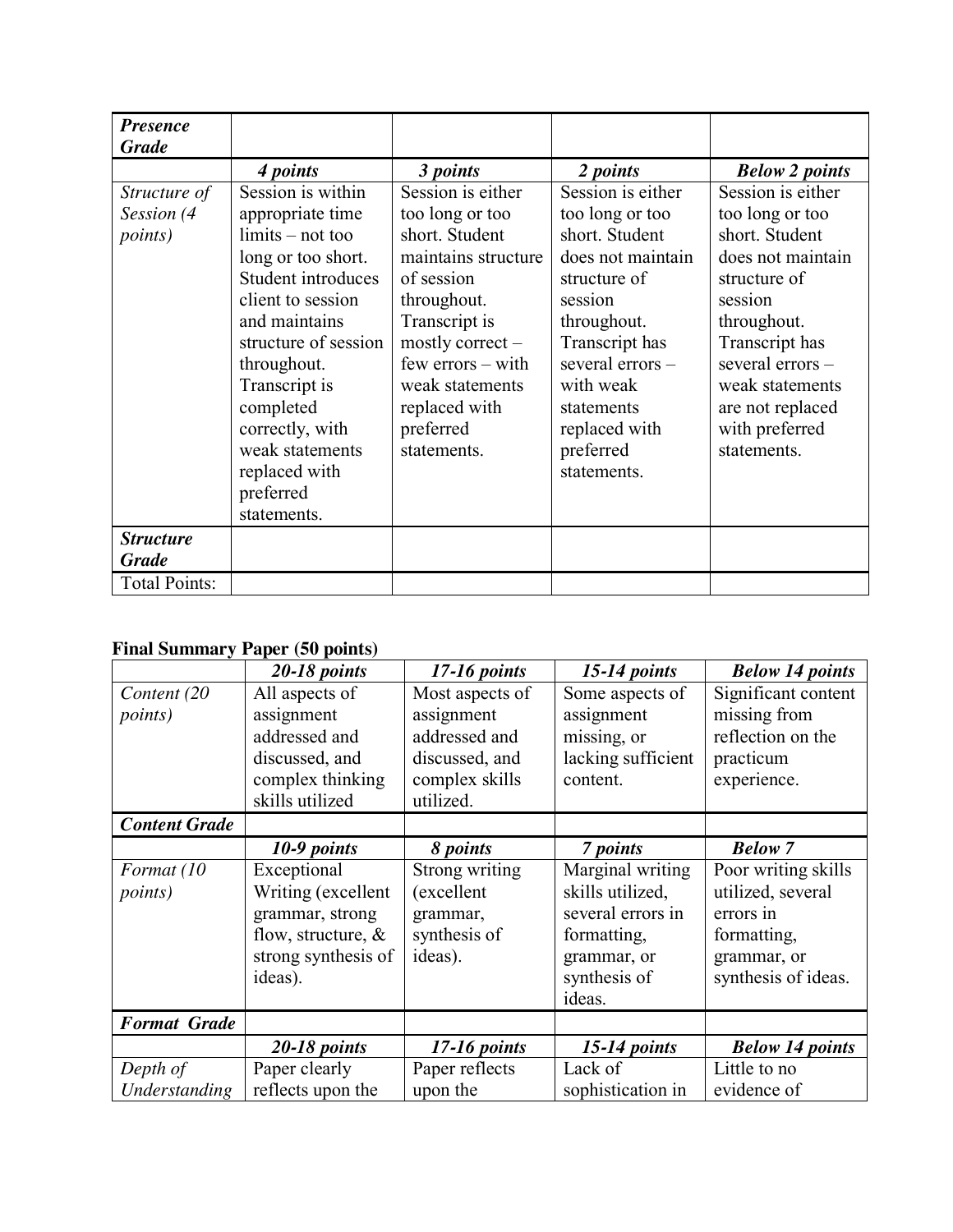| (20 points)          | practicum<br>experience. | practicum<br>experience. | reflection of the<br>practicum<br>experience. | complex thought<br>or reflection on the<br>practicum<br>experience. |
|----------------------|--------------------------|--------------------------|-----------------------------------------------|---------------------------------------------------------------------|
| <b>Understanding</b> |                          |                          |                                               |                                                                     |
| <b>Grade</b>         |                          |                          |                                               |                                                                     |
| Total Points:        |                          |                          |                                               |                                                                     |

# **Discussion Board Responses (5 points each; 35 points total)**

|                                                         | 1 points                                                                                                                                                      | 0 points                                                                                                                                                   |                                                                                                    |
|---------------------------------------------------------|---------------------------------------------------------------------------------------------------------------------------------------------------------------|------------------------------------------------------------------------------------------------------------------------------------------------------------|----------------------------------------------------------------------------------------------------|
| Content (1 point)                                       | Required number of<br>responses met.                                                                                                                          | Required number<br>of responses not<br>met.                                                                                                                |                                                                                                    |
| <b>Content Grade</b>                                    |                                                                                                                                                               |                                                                                                                                                            |                                                                                                    |
| Format (2 points)                                       | 2 points<br><b>Excellent</b> writing<br>skills, no<br>grammatical errors.                                                                                     | 1 point<br>Good writing<br>skills, few errors.                                                                                                             | 0 points<br>Poor writing skills.<br>Several errors.                                                |
| <b>Format Grade</b>                                     |                                                                                                                                                               |                                                                                                                                                            |                                                                                                    |
|                                                         | 2 points                                                                                                                                                      | 1 point                                                                                                                                                    | 0 points                                                                                           |
| Depth of<br><b>Understanding (2)</b><br><i>points</i> ) | Clear, articulate and<br>thoughtful response<br>to the discussion<br>question posted.<br>Response to other<br>classmates is<br>appropriate and<br>respectful. | Student adequately<br>answers discussion<br>question posed,<br>however lacks<br>reflection and<br>depth, or<br>inappropriate<br>response to<br>classmates. | Inadequate<br>response to<br>question posed,<br>inappropriate<br>response to<br>classmates' posts. |
| <b>Understanding</b><br><b>Grade</b>                    |                                                                                                                                                               |                                                                                                                                                            |                                                                                                    |
| <b>Total Points:</b>                                    |                                                                                                                                                               |                                                                                                                                                            |                                                                                                    |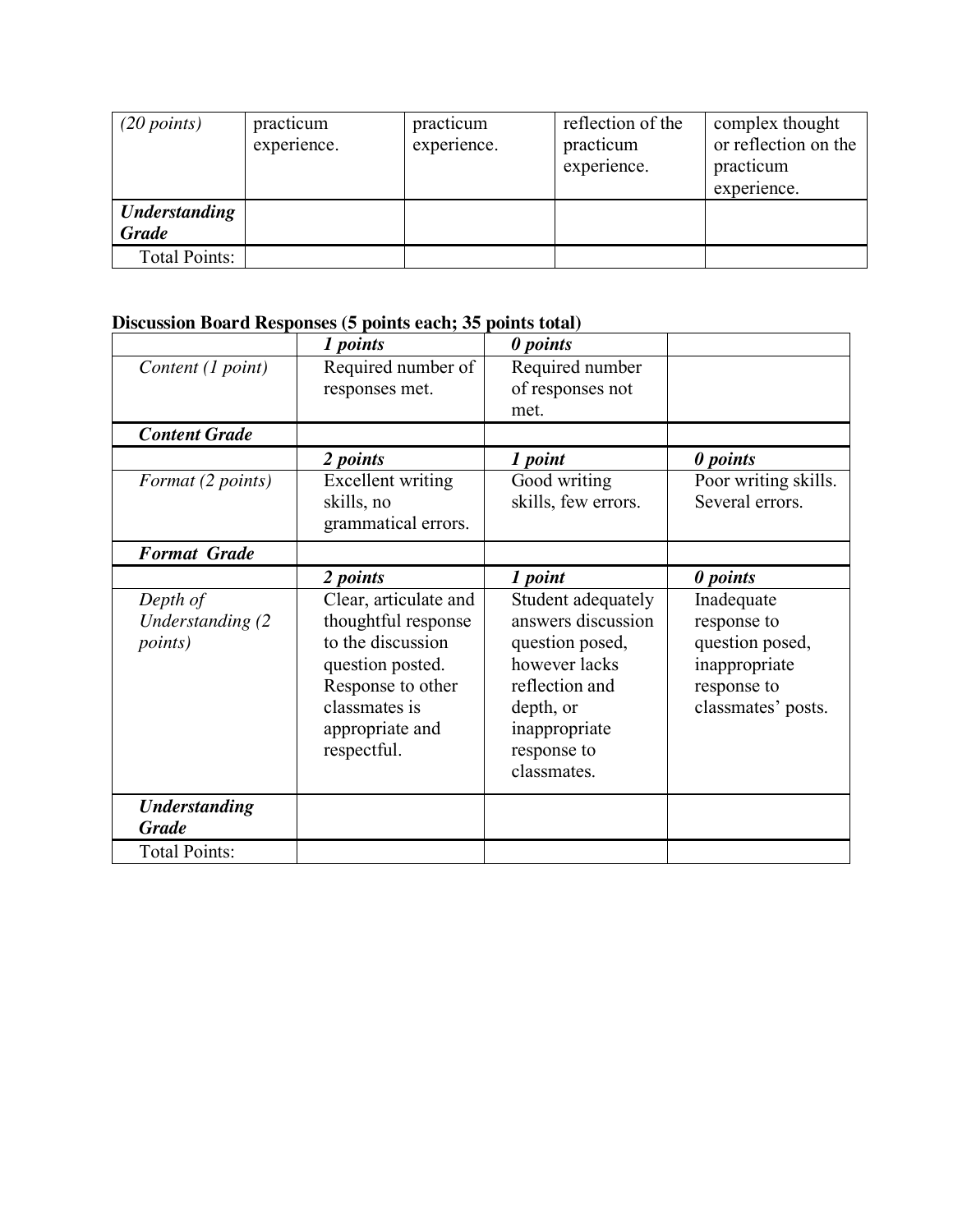### **Appendix A**

## Counseling Skills Scale Evaluation of Clinical Skills

The scales are divided in to 18 specific microskills. Rate the student on a scale of 1, 2, 3, 4, or 5 according to the scale identification below. Provide rationale for the rating, in particular an example in the session for the rating. Also, provide a short example of what could be done differently if necessary.

|                                                          |           | Excellent skill level, highly developed                    |  |  |
|----------------------------------------------------------|-----------|------------------------------------------------------------|--|--|
|                                                          |           | Good skill level, well developed                           |  |  |
|                                                          | 3         | Average skill level, somewhat developed                    |  |  |
|                                                          | 2         | Poor skill level, limited development                      |  |  |
|                                                          |           | Unacceptable skill level, little to no development evident |  |  |
|                                                          | <b>NA</b> | Skill not applicable at this time                          |  |  |
|                                                          | NP        | Not performed, but had opportunities to do so              |  |  |
|                                                          |           |                                                            |  |  |
| For Further Definition of ratings 1-5 note Grading Scale |           |                                                            |  |  |
|                                                          |           |                                                            |  |  |

|                                                                                                                                                            | SHOWS INTEREST AND APPRECIATION<br>Eye contact: maintains culturally and contextually appropriateness |                               |                             |                |                                                                                        |  |  |  |
|------------------------------------------------------------------------------------------------------------------------------------------------------------|-------------------------------------------------------------------------------------------------------|-------------------------------|-----------------------------|----------------|----------------------------------------------------------------------------------------|--|--|--|
|                                                                                                                                                            | $\mathbf{I}$                                                                                          | $\overline{2}$                |                             | $3 \quad 4$    | $\overline{\mathcal{L}}$                                                               |  |  |  |
|                                                                                                                                                            |                                                                                                       |                               |                             |                |                                                                                        |  |  |  |
|                                                                                                                                                            | <b>Body Language:</b> Maintains open and relaxed posture. Maintains professional dress.               |                               |                             |                |                                                                                        |  |  |  |
|                                                                                                                                                            | 1                                                                                                     | $\overline{2}$                | $\overline{3}$              | $\overline{4}$ |                                                                                        |  |  |  |
|                                                                                                                                                            | Encouragers: Repeats key word and phrases. Uses prompts. Uses silences helpfully                      |                               |                             |                |                                                                                        |  |  |  |
|                                                                                                                                                            | 1                                                                                                     |                               | $2 \quad 3 \quad 4 \quad 5$ |                |                                                                                        |  |  |  |
| Vocal Tone: Uses vocal tones that match the sense of the session and goals.<br>Communicates caring                                                         |                                                                                                       |                               |                             |                |                                                                                        |  |  |  |
|                                                                                                                                                            | $\mathbf{1}$                                                                                          |                               | 2 3 4                       |                | -5                                                                                     |  |  |  |
| Evoking and Punctuating Client Strengths: Includes questions and reflections<br>related to assets and competencies, positively reframes client experiences |                                                                                                       |                               |                             |                |                                                                                        |  |  |  |
|                                                                                                                                                            | $1 \quad$                                                                                             |                               | 2 3                         | $\overline{4}$ | $\overline{\mathcal{L}}$                                                               |  |  |  |
|                                                                                                                                                            |                                                                                                       |                               |                             |                | Group Score                                                                            |  |  |  |
| II. –                                                                                                                                                      |                                                                                                       | <b>ENCOURAGES EXPLORATION</b> |                             |                | Questioning A also apap questions that appearing the alient to continue tolling and to |  |  |  |

**Questioning:** Asks open questions that encourage the client to continue talking and to provide information. Does not overuse questions. Uses when needed and theoretically consistent

1 2 3 4 5

**Requesting Concrete and Specific Examples**: Asks for concrete and specific instances when clients provide vague generalities.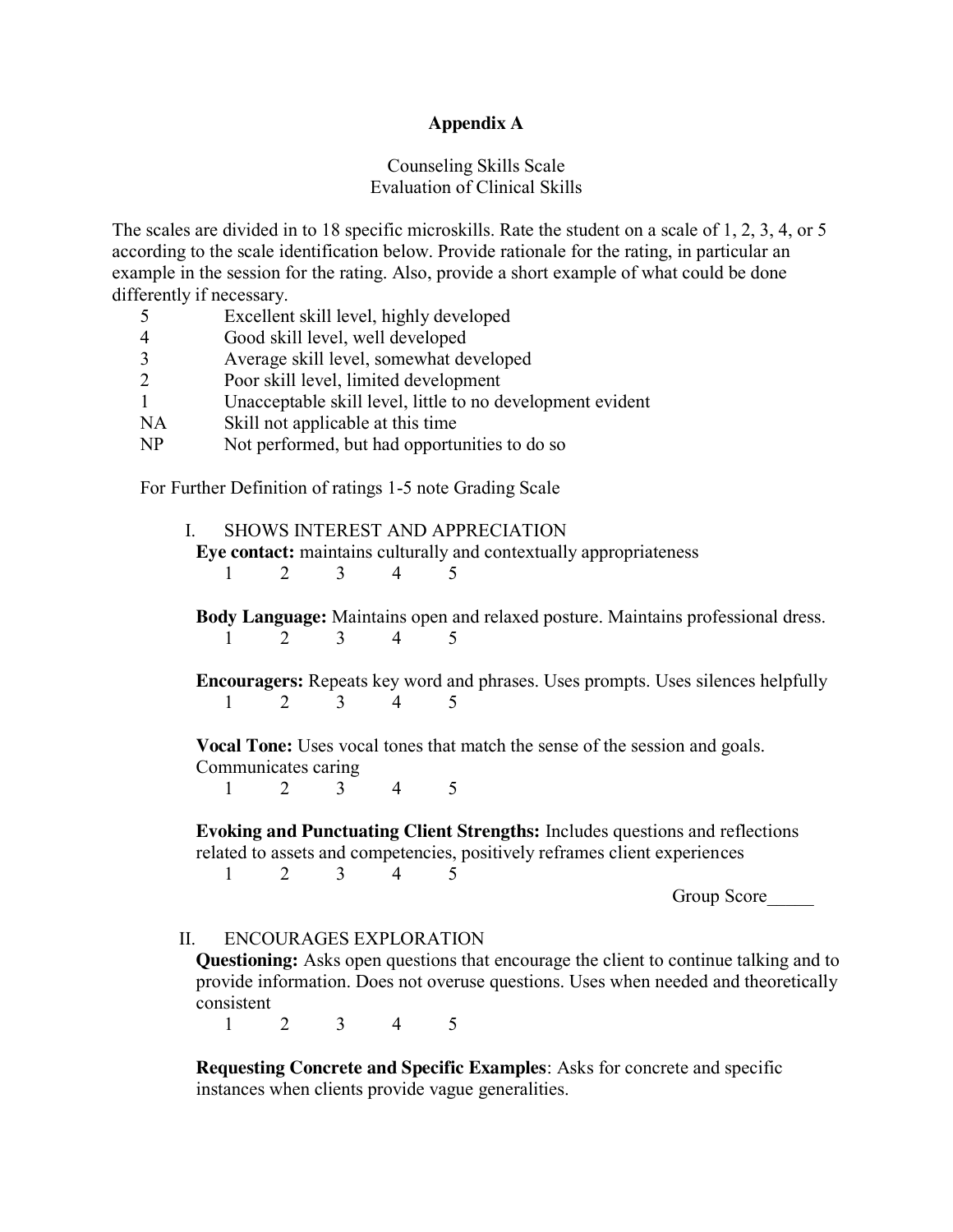1 2 3 4 5

**Paraphrasing:** Engages in brief, accurate, and clear rephrasing of what the client has expressed

1 2 3 4 5

**Summarizing:** Makes statements at key moments in the session that capture the overall sense of what the client has been expressing

1 2 3 4 5

Group Score:

### III. DEEPENS THE SESSION

**Reflection of Feeling:** States succinctly the feeling and the content of the problem faced by the client

1 2 3 4 5

**Immediacy:** Recognizes here and now feelings, expressed verbally something occurring at the moment within the session. Counselor makes note of patterns, themes, client/counselor relationship issues, and discussion of currently experienced emotions

1 2 3 4 5

**Observing Themes and Patterns:** Identifies more overarching patterns of acting, thinking, or behaving in problem situations and processes those with client. 1 2 3 4 5

**Challenging/Pointing out Discrepancies:** Expresses observations of discrepancies. Discussion of differences in statements and emotion

1 2 3 4 5

**Reflecting Meaning and Values:** Reflects spoken or unspoken meanings from clients. Looks for behind the words meanings and expresses them to the client accurately.

1 2 3 4 5

Group Score

#### IV. DEVELOPS THE THERAPEUTIC RELATIONSHIP

Consistently engages in a caring manner with client, such as genuineness, warmth, acceptance, respect and positive regard. Level of empathy skill used is a main defining characteristic for this area. Student displaying poor empathy or even subtractive empathy receive 1-2, basic empathetic responses 3, and good to advanced types of additive empathy 4-5.

1 2 3 4 5

Group Score

## V. MANAGES THE SESSION **Opening the Session**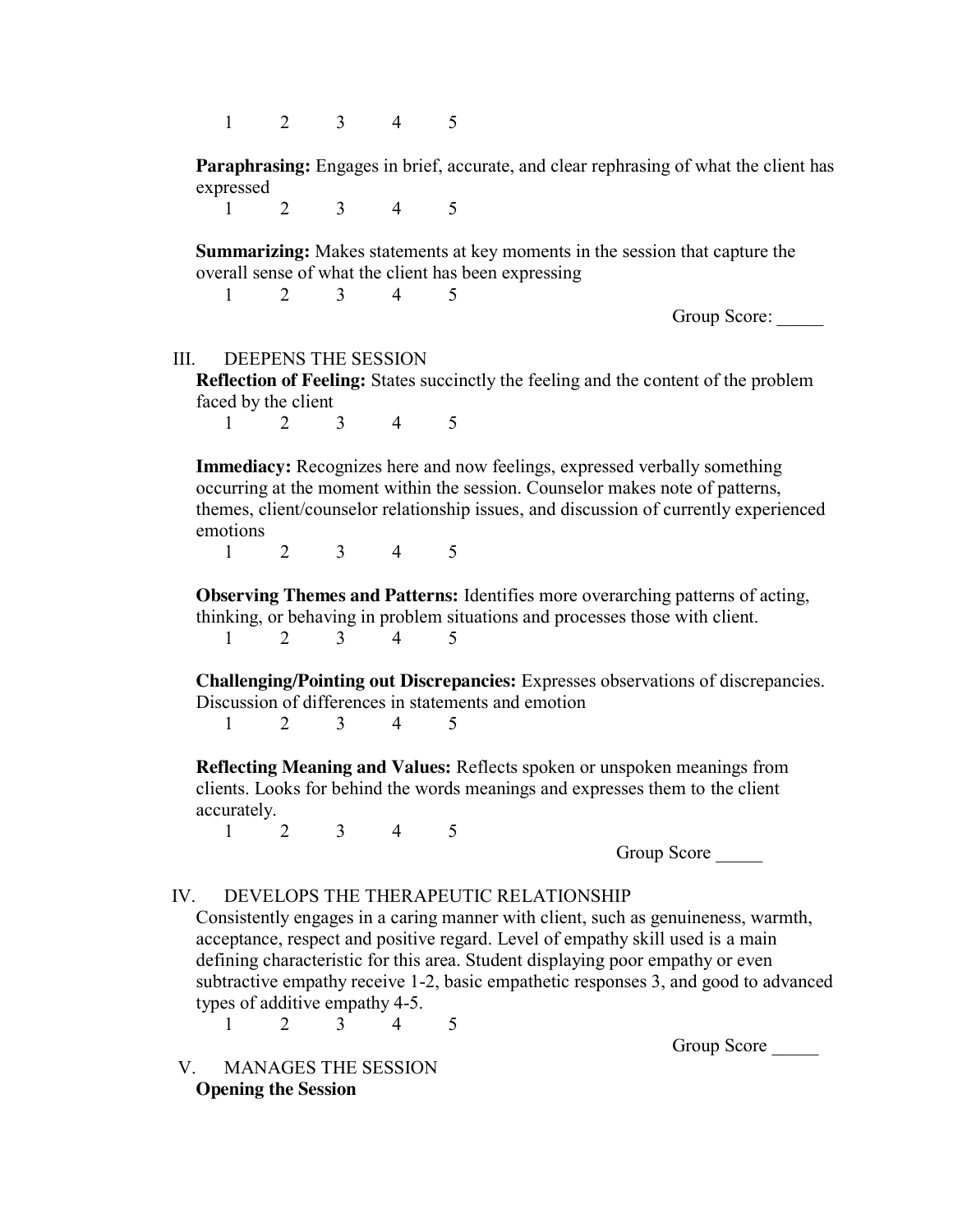Smoothly and warmly greets client, offers summary of last session if applicable, transitions into working part of session

1 2 3 4 5

# **Directing the Session**

Exploring story, developing understanding, clear evidence of working with interventions, creating change

1 2 3 4 5

# **Closing the Session**

Timely ending of session, summarizes session, planning for future sessions if needed 1 2 3 4 5

Group Score

Grading Scale:

Evaluation of clinical skills will be based on the following 5-point scale. Each point has been defined according to the skill competencies and/or deficiencies. Students are to use this scale when providing feedback of other students' tape review and when evaluating their own performance in reflection papers.

- 1. Unacceptable Skill Level. One indicates the use of inappropriate or lack of skillful interventions. Examples include: inability to listen, self-disclosure, praise, advice giving, premature problem solving, judgmental/disrespectful interactions, close-ended/binary questions, seeking reassurance from the client, etc. Relationship with client inappropriate (e.g., lack of boundaries, offensive, rejecting, judgmental, lack of empathy/understanding, social rather than therapeutic, inability to understand client's world view, impose own world view, etc.).
- 2. Poor Skill Level. Two indicates an over reliance on one or two skills (e.g., overuse of encouragers, solicits information repeatedly without using the information provided by the client, unable to focus the session, etc.). The counselor provides a low level or minimal response to the client. The counselor does not use a variety of interventions and is not able to utilize client information. Lack of connection in the client/counselor relationship. Needs improvement in listening and communicating understanding to the client.
- 3. Average Skill Level. Three indicates an ability to demonstrate the basic communication skills (e.g., listening sequence, clarification, paraphrasing, summarization, reflection of content, etc.). The counselor is able to utilize client information. Beginning to connect with client and foster a therapeutic relationship and understanding.
- 4. Good Skill Level. Four indicates an ability to demonstrate advanced counseling skills (e.g., advanced empathy, confrontation, immediacy, reflection of feeling, reflection of meaning, interpretation, metaphor, reframe, etc.). The counselor is able to use and add to client information/story. Appropriate risk taking on the part of the counselor is evident. Client/Counselor relationship includes both safety and risk taking, comfort and